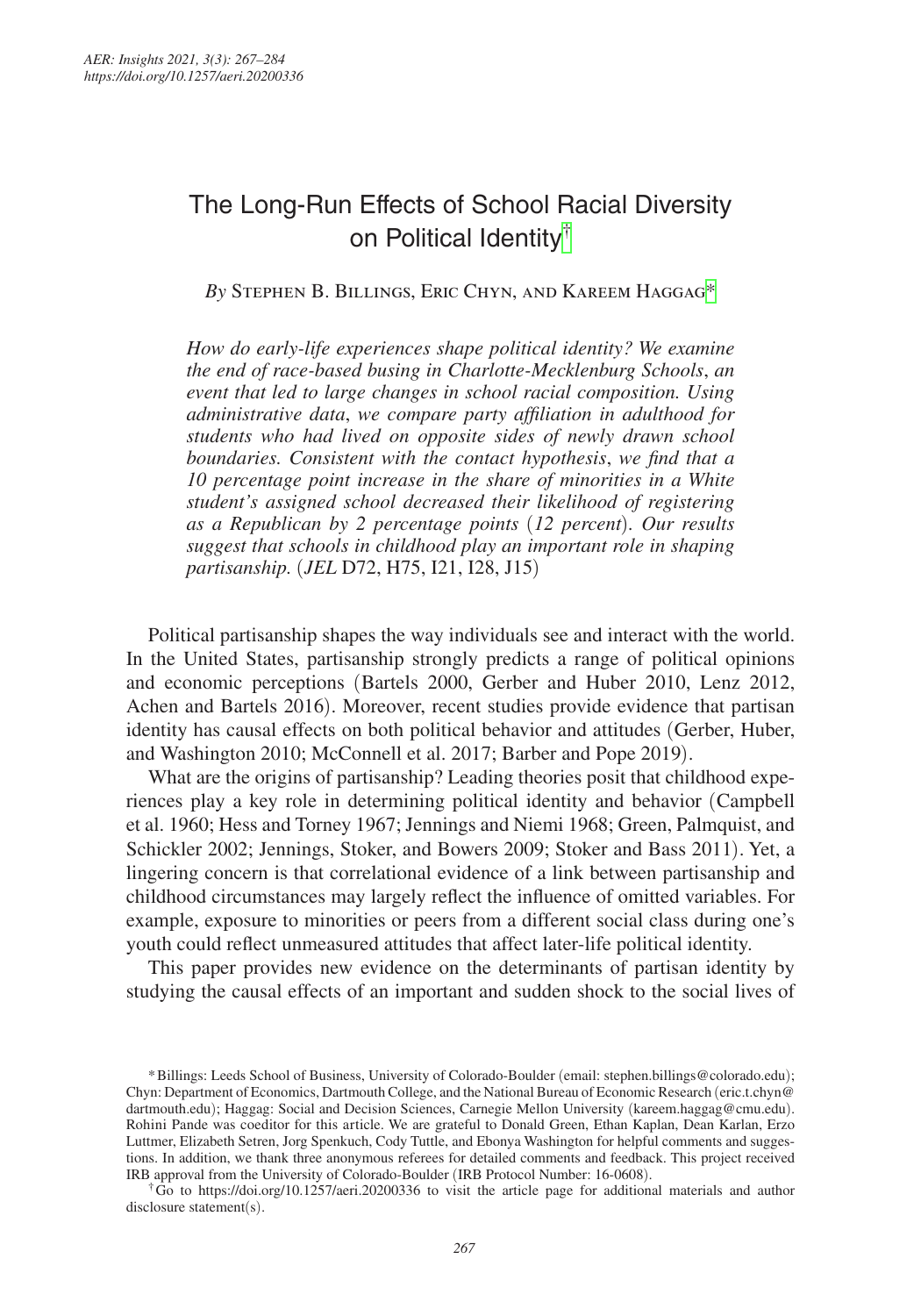youth. In 2002, the Charlotte-Mecklenburg School (CMS) District ended race-based busing and redrew school attendance boundaries. These reforms led to large changes in the racial composition of schools.

We use this setting to examine the effects of changes in the share of minorities in a student's assigned school on their political party registration measured in adulthood. Exposure to diversity within schools could impact partisanship by influencing preferences or beliefs on race and economic policies that sharply differ between the two major US political parties. For example, prior research has shown that differences in racial attitudes have played a central role in determining partisan preferences in the South since the 1960s (Carmines and Stimson 1989, Valentino and Sears 2005, Kousser 2010, Kuziemko and Washington 2018). In contemporary surveys, the average registered Democrat and Republican substantially disagree on a number of race-related issues such as the prevalence of racism (see online Appendix Figure A1).

To identify causal impacts, we compare students who lived in the same neighborhoods and had pre-reform addresses that placed them on different sides of a newly drawn school boundary. Our approach follows prior work studying schooling and arrest outcomes in this context (Billings, Deming, and Rockoff 2014) and estimates the effect of being assigned to a school with a higher share of minority peers after conditioning on fixed effects for small geographic areas (that is, census block groups). This approach reveals causal effects if children on either side of the new boundary are similar prior to the redrawing. Institutional features of our setting support the plausibility of this assumption, and we provide statistical evidence showing no systematic sorting within neighborhoods based on the new school boundaries.

Our analysis is based on student-level administrative records linked to voting records. The sample consists of elementary and middle school students who were enrolled in CMS prior to school reassignments. All voting records are current as of 2019, when the average student in our sample was 29 years old. Our main analysis presents estimates separately for White and racial minority students.

We find that assignment to schools with higher shares of minorities significantly impacts the likelihood that White students register as Republicans in adulthood. A 10 percentage point increase in the share of minorities in a White student's assigned school decreases their likelihood of being registered as a Republican by about 2 percentage points (a 12 percent decrease relative to the mean Republican registration rate).<sup>[1](#page-1-0)</sup> These effects are robust to conditioning on registration status (a post-treatment outcome). We find suggestive evidence that White students are more likely to be registered as Democrat or unaffiliated voters. For minority students, we find a relatively precise null on Republican and Democrat registration and an increase in unaffiliated registration. For both White and minority students, we see little evidence of changes in voter turnout.

What mechanisms can explain our results? Intergroup contact is a key potential channel. Several theoretical frameworks provide predictions for how exposure to more minority peers may shape party affiliation. For White students, we focus on the "contact hypothesis," which posits that meaningful contact with out-group members

<span id="page-1-0"></span><sup>1</sup>The omitted category in this specification is composed of students who registered as Democrat, registered as unaffiliated, registered as one of three other officially recognized parties, or remain unregistered.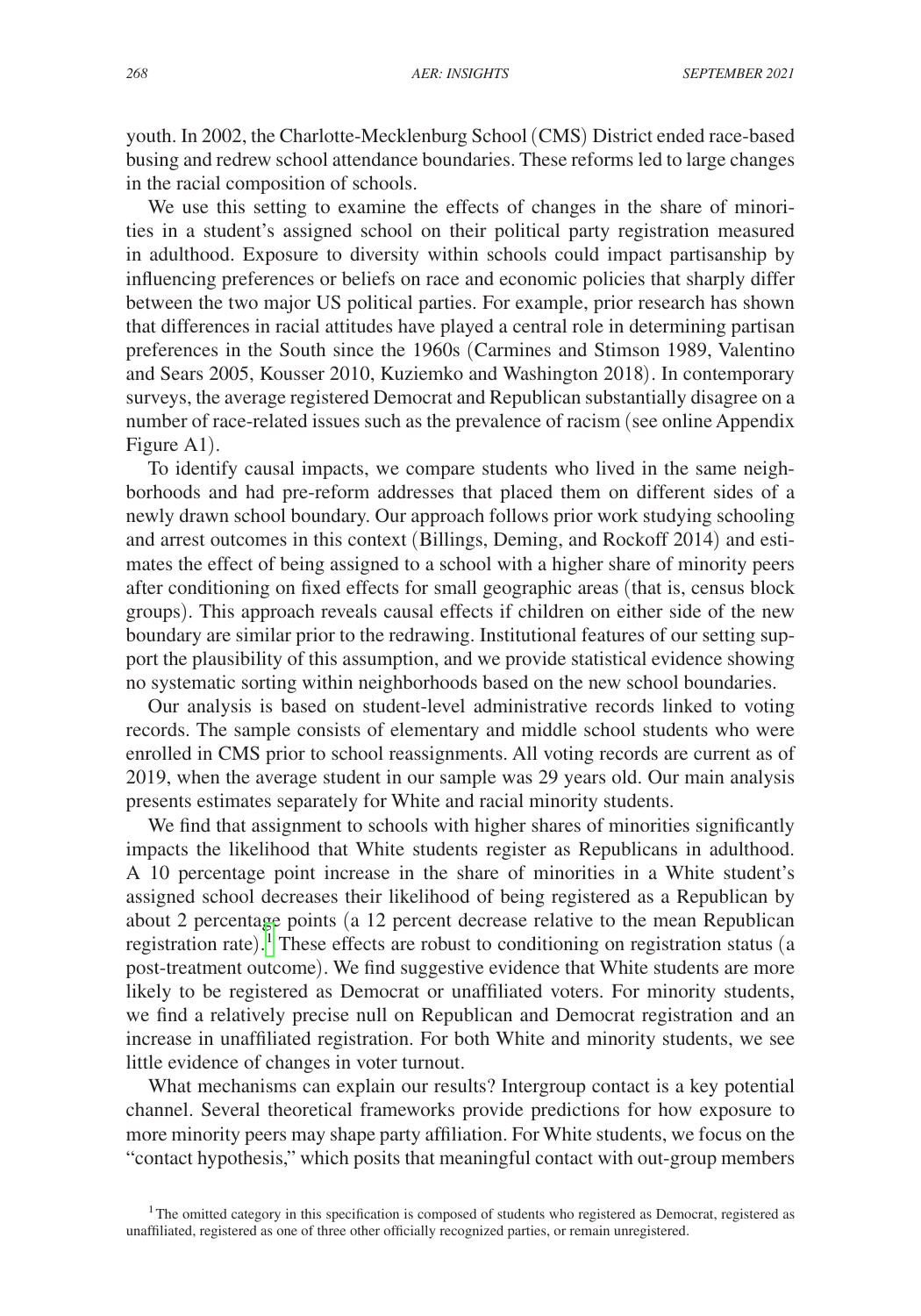can reduce prejudice toward them (Allport 1954). This theory suggests that exposure to minority peers should reduce the likelihood of registering as a Republican by weakening "racially conservative" attitudes that have been linked to support for the Republican Party.<sup>[2](#page-2-0)</sup> Our results are consistent with this prediction.<sup>3</sup> For minority students, our analysis can be interpreted through theories that link intergroup contact and social norms. Recent work in political science argues that support for the Democratic Party is a well-understood norm for Black Americans, the predominant minority group in our setting (White and Laird 2020). [4](#page-2-2) This theory predicts that Black children who are exposed to more Black peers in school should have a greater likelihood of adhering to this group norm, thereby increasing their likelihood of registering as Democrats. We find only weak and indirect evidence in line with this prediction[.5](#page-2-3)

While intergroup contact is a leading mechanism in our context, two additional potential mediators have been documented in this setting. Specifically, Billings, Deming, and Rockoff (2014) found that changes in school racial composition due to CMS rezoning significantly impacted college attendance and arrests for White and minority students, respectively. To assess the relevance of education and crime effects as mediators for the results on political behavior, we examine heterogeneity in the effects of school diversity by student age at the time of the CMS reforms. To do this, we supplement our main analysis sample with high school students. For education and arrest outcomes, we find that the negative impacts of changes in school composition are specific to older children. In contrast, the effects on party affiliation are largest for the younger children. Overall, the pattern of results suggests that impacts of school diversity on education and crime do not mediate the changes in partisanship.

Our analysis contributes to three main literatures. First, we contribute to understanding how early-life factors affect political behavior and party affiliation. The bulk of this literature provides descriptive analysis of social influences such as parents or institutional influences such as schools (for example, Campbell et al. 1960). Recent work has innovated by placing greater emphasis on identification of causal impacts. For example, studies have found that changes in family income (Akee et al. 2018), education-related interventions (Sondheimer, Milstein, and Green 2010; Holbein 2017), and neighborhood relocation (Chyn and Haggag 2019) have important impacts on later-life voter participation. Fewer studies have produced credible estimates of causal impacts of early-life conditions on *partisanship*. One exception is Healy and Malhotra (2013). They use random variation in sibling gender to show that young men who have sisters (rather than brothers) are more likely to identify as

<span id="page-2-0"></span><sup>2</sup>Since minorities in our sample typically live in low-income households, it is possible that intergroup contact along the lines of economic class may decrease support for economic policies supported by the Republican Party,

<span id="page-2-1"></span>a point we return to in Section IV.<br><sup>3</sup>Notably, our results stand in contrast to "racial threat" theory (Key 1949). This framework posits that Whites' proximity to Black communities can trigger hostile racial attitudes, as Whites perceive their status as threatened. Several studies have found evidence consistent with this threat hypothesis, including Enos (2014); Enos, Kaufman, and Sands (2019); Condra and Linardi (2019); and Hangartner et al. (2019). In a related vein, recent studies of the political economy of immigration have found that immigrant inflows tend to increase support for far-right political groups (Halla, Wagner, and Zweimüller 2017; Dustmann, Vasiljeva, and Damm 2019; Tabellini 2020), though others have found more nuanced results (Mayda, Peri, and Steingress 2018; Steinmayr forthcoming). 4In our sample, 84 percent of minorities are Black.

<span id="page-2-2"></span>

<span id="page-2-3"></span><sup>&</sup>lt;sup>5</sup> Section III discusses the interpretation of our results in more detail.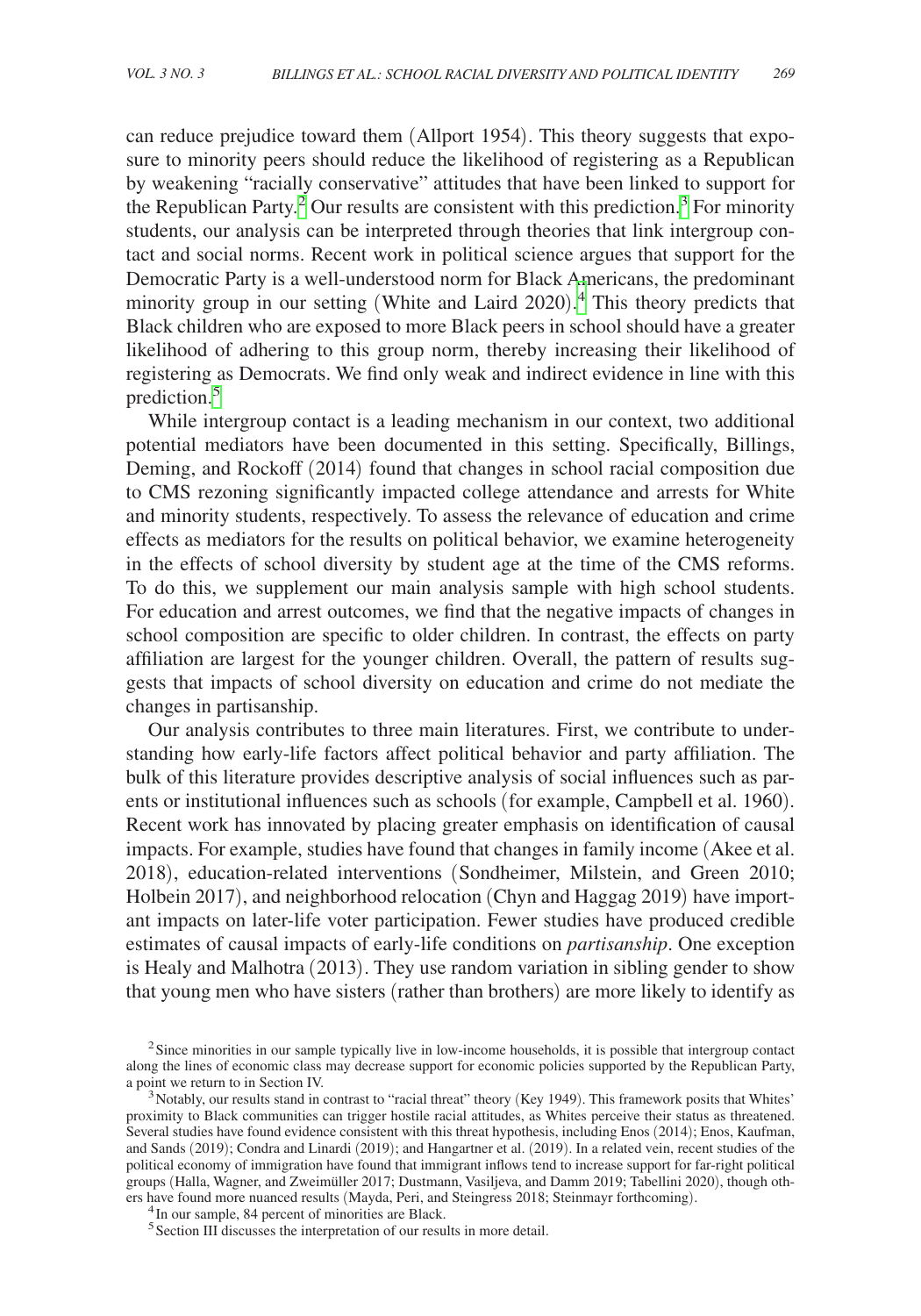Republicans. Our findings complement their analysis by demonstrating that partisanship can also be shaped by factors outside of the household.

Second, we contribute to studies of exposure to diversity and social behavior. While a link between school segregation and intergroup attitudes has long been suggested (Schofield 1991), there is relatively little causal field evidence. Recently, Rao (2019) studied a natural experiment in Indian schools and found that increased contact across economic status generates short-run increases in tolerance and out-group friendship. In the United States, Carrell, Hoekstra, and West (2019) find that White students who are randomly assigned a Black roommate in their freshmen year are more likely to choose a Black roommate in subsequent years. Mousa (2020) and Lowe (2020) also provide experimental evidence of positive impacts of religiousand caste-based intergroup contact through sports. Our paper complements these findings by demonstrating that a large-scale school policy change that affected inter-group contact can generate long-lasting changes in partisanship.<sup>[6](#page-3-0)</sup>

Last, we contribute to an important literature studying the effects of segregation and school integration policies. Several prior studies have estimated effects on academic and social outcomes (Guryan 2004; Ashenfelter, Collins, and Yoon 2006; Reber 2010; Johnson 2011; Lutz 2011; Billings, Deming, and Rockoff 2014; Gordon and Reber 2018; Shen 2018; Tuttle 2019; Bergman 2018). To the best of our knowledge, we are the first to provide credible estimates of the impact of school segregation on political preferences.

## **I. Background**, **Data**, **and Sample**

## A. *Charlotte-Mecklenburg Schools*, *New School Zones*, *and the End of Race-Based Busing*

Since the Supreme Court's 1971 *Swann v. Charlotte-Mecklenburg Schools* decision, CMS had operated under a racial desegregation order. Based on this court order, CMS had drawn school zones to include noncontiguous areas with different racial compositions. School officials aimed to keep each school's percentage of Black students within 15 percentage points of the district average. Racial balance was preserved by using "satellite" zones that bused students from inner-city neighborhoods with high shares of minority students to suburban, highly White schools.

In the summer of 2002, CMS drew new school boundaries and ended race-based busing. These changes stemmed from a series of court battles culminating in the dismissal of the desegregation plan (*Capacchione v. Charlotte-Mecklenburg Schools*). CMS drew new school boundaries for the 2002–2003 year as contiguous areas around schools, eliminating the satellite zones previously used to bus students from inner-city neighborhoods. CMS made decisions for the new boundaries based on enrollment projections and attempted to minimize the possibility of overcrowding. Attendance zones often had to deviate from using natural geographic features or standard US census geographies to avoid assignment based explicitly on race. For example, the new boundaries often cut through census block groups. While CMS

<span id="page-3-0"></span><sup>6</sup>A few other studies examine long-run effects of intergroup contact through residential location (Bazzi et al. 2019, Brown et al. 2020, Goldman and Hopkins 2020).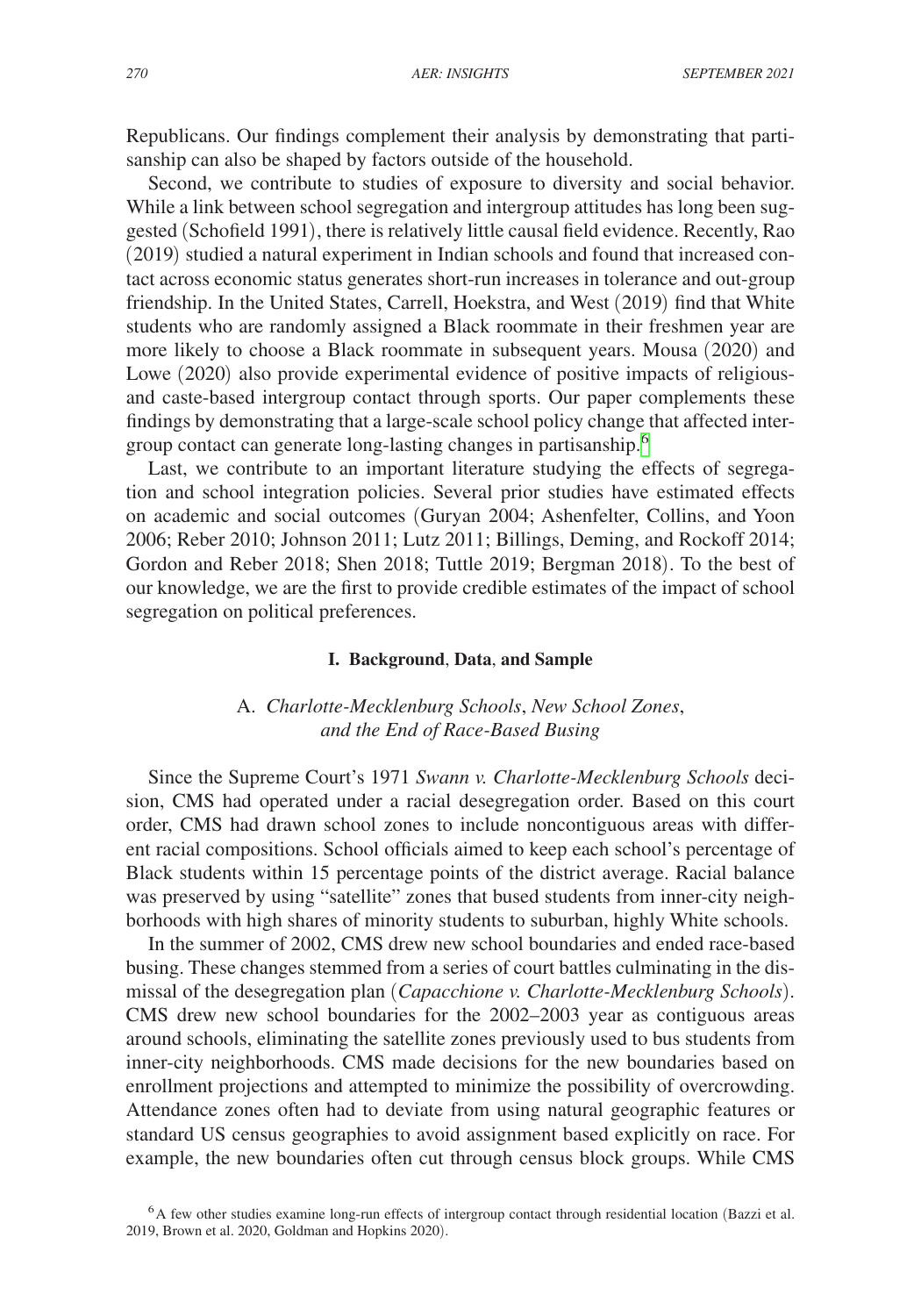set neighborhood schools as the default, families could also apply to attend other CMS schools.<sup>[7](#page-4-0)</sup>

The new boundaries and end of busing led to a notable increase in segregation at CMS schools between the 2001–2002 and 2002–2003 academic years. As documented in Billings, Deming, and Rockoff (2014), the proportion of students attending a school with a high concentration of Black students (over 65 percent) jumped from 12 to 21 percent. Correspondingly, the proportion attending a relatively integrated school (35–65 percent Black) fell from 53 to 40 percent.

## B. *Data and Sample*

We incorporate data from multiple administrative sources to study school segregation and long-run political outcomes. Specifically, we use records on all CMS students for the academic years 1998–1999 through 2010–2011 to create a sample of children affected by the 2002–2003 redrawing of school zone boundaries (CMS 2020). The data include information on student demographics, academic outcomes (that is, state test scores in grades three through eight, absences, and suspensions), and home addresses in each academic year. We link the sample of CMS students to voting records from North Carolina, Virginia, and South Carolina to measure political party affiliation and voting behavior. The remainder of this section describes our sample, and online Appendix B provides detailed discussion of the data construction.

The analysis sample is restricted to CMS students in grades three through eight who were enrolled in the 2001–2002 academic year (the period immediately before the change in school zones and the end of busing).<sup>[8](#page-4-1)</sup> By focusing on the year preceding the changes, the sample definition is unrelated to enrollment changes that resulted from the policy reform. We focus on younger children (elementary and middle school) for three reasons. First, they received a longer period of "treatment" (that is, the change in school racial composition) as they had more years left in public schools. Second, prior work suggests larger treatment effects on college and crime outcomes for older children, complicating interpretation of effects for this group, a point we return to in Section IV. Third, a long literature has highlighted key roles for childhood and early adolescence in the formation of political and intergroup attitudes (Greenstein 1965; Dunham, Baron, and Banaji 2008). [9](#page-4-2) We also require that all students have name and address information—the former to link to voting outcomes and the latter for assigning students to schools before and after school boundaries changed. Address information is additionally used to assign pre-reform neighborhoods. Neighborhoods are defined as census (2000) block groups within Mecklenburg County. We focus on the earliest recorded address to ensure that the

<span id="page-4-1"></span><span id="page-4-0"></span><sup>7</sup>Enrollment was subject to capacity constraints.

<sup>&</sup>lt;sup>8</sup>Our sample definition differs from Billings, Deming, and Rockoff (2014) on two main dimensions. First, they had access to administrative records for a longer time period (1995–1996 to 2010–2011). They thus observe baseline (before the policy change) test scores for more cohorts. Second, their data contain free/reduced-price lunch status, a variable that is no longer provided to researchers.

<span id="page-4-2"></span><sup>&</sup>lt;sup>9</sup>Our main results are robust, though smaller in magnitude, when including high school students (online Appendix Table A7).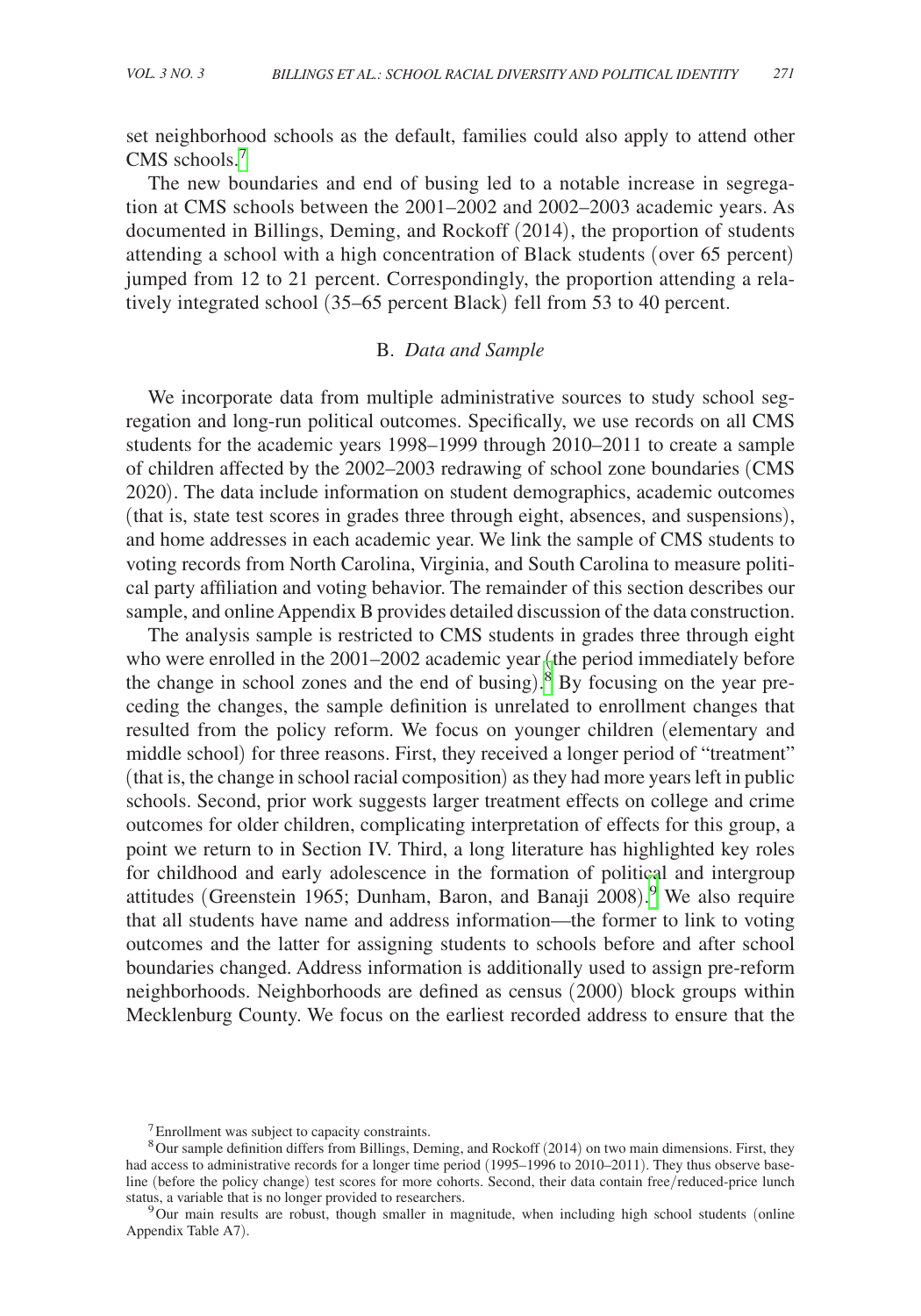assigned schools and neighborhoods are not affected by the possibility that some families may respond to the boundary redrawing by moving to new neighborhoods.<sup>10</sup>

We matched the sample of students that met our restrictions to voting records from North Carolina, Virginia, and South Carolina. We matched to Virginia and South Carolina records to guard against out-of-state attrition due to CMS students moving as adults. All matching is based on name (first, middle, and last) and year of birth.<sup>[11](#page-5-1)</sup> As detailed in online Appendix B, we matched 61 percent of students to a voting record.[12](#page-5-2) Matches are unique in 99 percent of cases. This match rate is relatively similar to self-reported voter registration rates in the Current Population Survey's Voting and Registration Supplement. Specifically, since the average child in our sample is 29 years old in 2019, this match rate can be compared to the self-reported registration rate of 65.7 percent for citizens between the ages of 25 to 34 in North Carolina (US Census Bureau 2018). North Carolina voter records were downloaded from the North Carolina State Board of Elections website in July 2019 and contain party affiliation (recorded from the voter registration application) as well as turnout across various elections.[13](#page-5-3) Registered voters may choose one of five recognized political parties or elect to be unaffiliated[.14](#page-5-4) The voting records from Virginia and South Carolina are from L2, Inc., and are current as of January 2019. Unlike North Carolina, neither Virginia nor South Carolina register voters by party—instead, L2 records affiliation using the most recent primary in which a voter cast a partisan ballot.

Our main analysis sample consists of 35,757 CMS students that meet our sample criteria. Online Appendix Table A1 shows that 48, 43, and 5 percent of students are Black, White, and Hispanic, respectively. The table also highlights that the CMS reforms had considerable impact, as 47 percent were assigned to new schools in the 2002–2003 academic year. For voting outcomes, 51 percent voted at least once in a national general election (2010–2018), and 61 percent are registered. Republican, Democrat, and unaffiliated registrations are 8, 33, and 20 percent, respectively. Note that these estimates are not conditional on race or registration status. For example, 29, 24, and 46 percent of registered White students are Republican, Democrat, and unaffiliated, respectively. These rates are comparable to survey-based responses for young (ages 18–35), White, registered respondents (for example, the 2016 Cooperative Election Study survey reports shares of 26, 39, and 33 in national data and shares of 27, 25, and 46 in North Carolina; Ansolabehere and Schaffner 2017).

More generally, the sample is representative of students from large urban school districts in the southern United States. Just before the end of the school busing policy, CMS was the twenty-fifth largest school district, behind the Memphis City School District and larger than Fulton County (Atlanta) (Common Core of Data 2000). In terms of race, the non-White share for our sample is comparable to racial enrollment statistics for other southern school districts.

<sup>&</sup>lt;sup>10</sup>The earliest address for the majority (80 percent) of students is from the 1999–2000 academic year, the first year available in the CMS records.

<span id="page-5-3"></span><span id="page-5-2"></span><span id="page-5-1"></span>

<span id="page-5-0"></span><sup>&</sup>lt;sup>11</sup> Only birth year (not day or month) is available in the North Carolina voting records.<br><sup>12</sup> Note that we match about 2 percent of the sample to voting records in Virginia or South Carolina.<br><sup>13</sup> The voter registration

<sup>2019)</sup> including active, denied, and inactive registrants (as well as removed registrants who voted at least once in the prior 10 years). We use the voter history file to measure participation (NCSBE 2020).

<span id="page-5-4"></span><sup>&</sup>lt;sup>14</sup> Online Appendix Figure B1 reproduces the North Carolina voter registration form.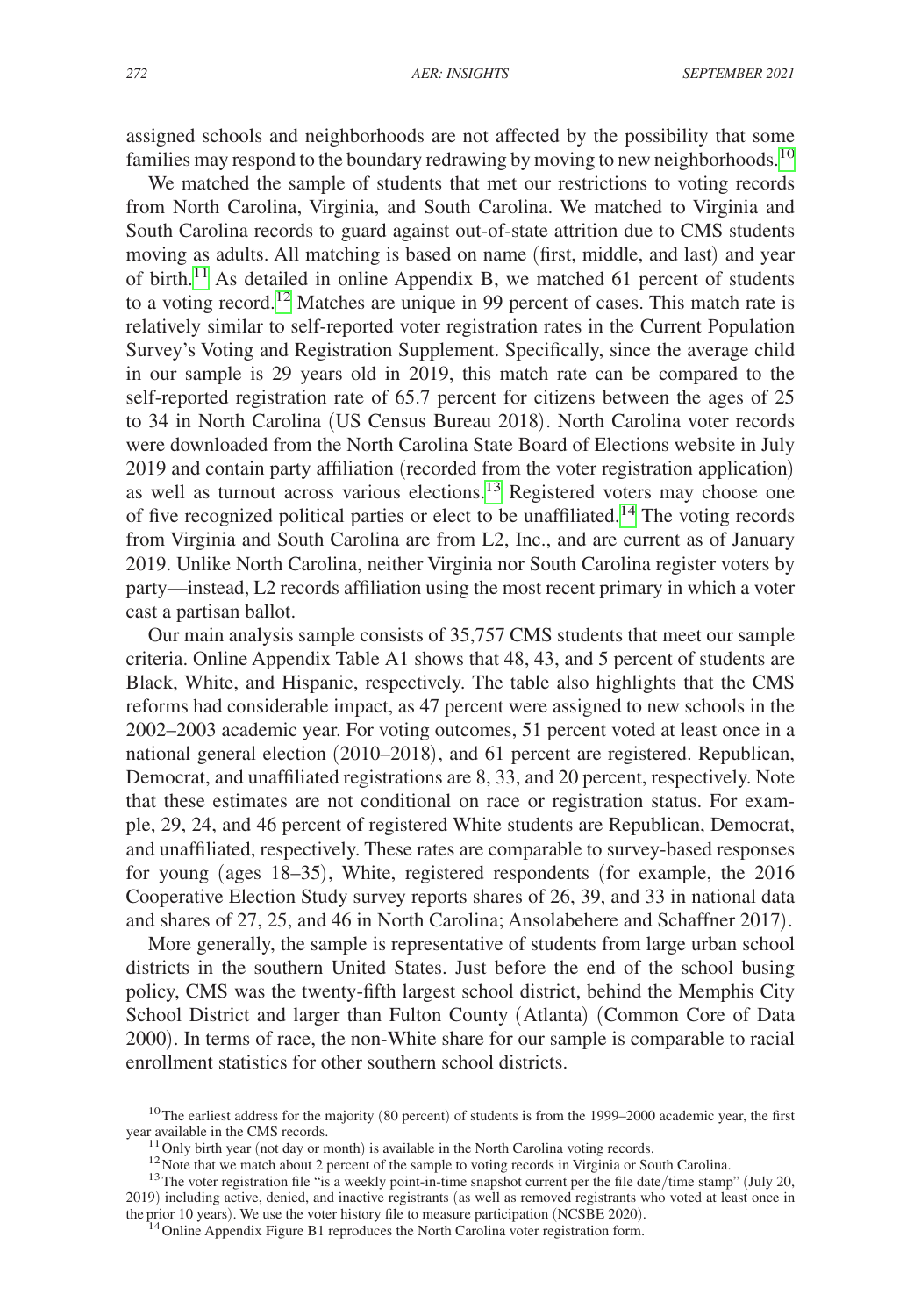## **II. Empirical Strategy**

We study the effects of school segregation by using plausibly exogenous variation in exposure to minorities stemming from the CMS reforms in the early 2000s. As discussed in Section I, CMS drew new school boundaries and ended race-based busing for the 2002–2003 academic year. Two consequences are key to our research design. First, school segregation increased markedly.<sup>[15](#page-6-0)</sup> Second, students from the same neighborhoods often found themselves living on opposite sides of newly drawn boundaries for schools that had very different racial compositions.[16](#page-6-1) To the extent that children and households on either side of the boundary were comparable before the reforms, the subsequent difference in student outcomes can be attributed to variation in the characteristics of the assigned school such as the fraction of minority students.

Formally, we base our approach on Billings, Deming, and Rockoff (2014) by using the following neighborhood fixed effects specification:

(1) 
$$
y_{izj} = \beta_0 PetMinority_{izj} + X'_{izj}\beta_1 + \eta_{zj} + \epsilon_{izj},
$$

where *yizj* is an outcome (for example, later-life political affiliation) for student *i* living in old school zone *z* and neighborhood *j*, regressed on the student's new school zone percent minority (*PctMinority<sub>izi</sub>*), a set of covariates  $X'_{ij}$  measured prior to CMS reforms to improve precision, and an old school-zone-by-neighborhood fixed effect  $(\eta_{zi})$ . The set of covariates includes gender, cohort fixed effects, and pre-reform measures of absences, suspensions, and second-order polynomials in math and reading test scores. As discussed in Section I, we define neighborhoods based on block groups using the earliest pre-reform address in CMS records.<sup>17</sup> We focus on addresses recorded prior to the reform to ensure that the assigned school treatment variable is unrelated to any possible sorting of households in the post-reform years. We cluster standard errors at the old school-zone-by-neighborhood level.

The key coefficient from equation (1), the reduced-form parameter  $\beta_0$ , captures the impact of changes in school racial composition (and other factors correlated with this schooling characteristic). Given the inclusion of old school-zone-by-neighborhood fixed effects, the effect of racial composition is identified by comparing children who lived on opposite sides of a newly drawn boundary. In neighborhoods where there are no new school boundaries,  $PctMinority_{i\tau i}$  will have the same value for all students and will not contribute to the estimation of  $\beta_0$ . Since we focus on narrowly defined neighborhoods—that is, block groups—our design is similar to the boundary discontinuity approaches utilized in Black (1999) and Bayer, Ferreira, and McMillan (2007).

The validity and interpretation of our research design depends on whether students are systematically different on either side of newly drawn school boundaries and whether students assigned to a school with more minorities complied by attending

<span id="page-6-1"></span><span id="page-6-0"></span>

<sup>&</sup>lt;sup>15</sup>Billings, Deming, and Rockoff (2014) provide detailed statistics on school composition.<br><sup>16</sup>Online Appendix Figure A2 shows the distribution of student-level changes in the percent minority students between new and old assigned schools.<br><sup>17</sup>This assignment approach follows Billings, Deming, and Rockoff (2014). A majority (80 percent) of students

<span id="page-6-2"></span>have an address recorded in the first year in the available CMS records (i.e., the 1999–2000 academic year).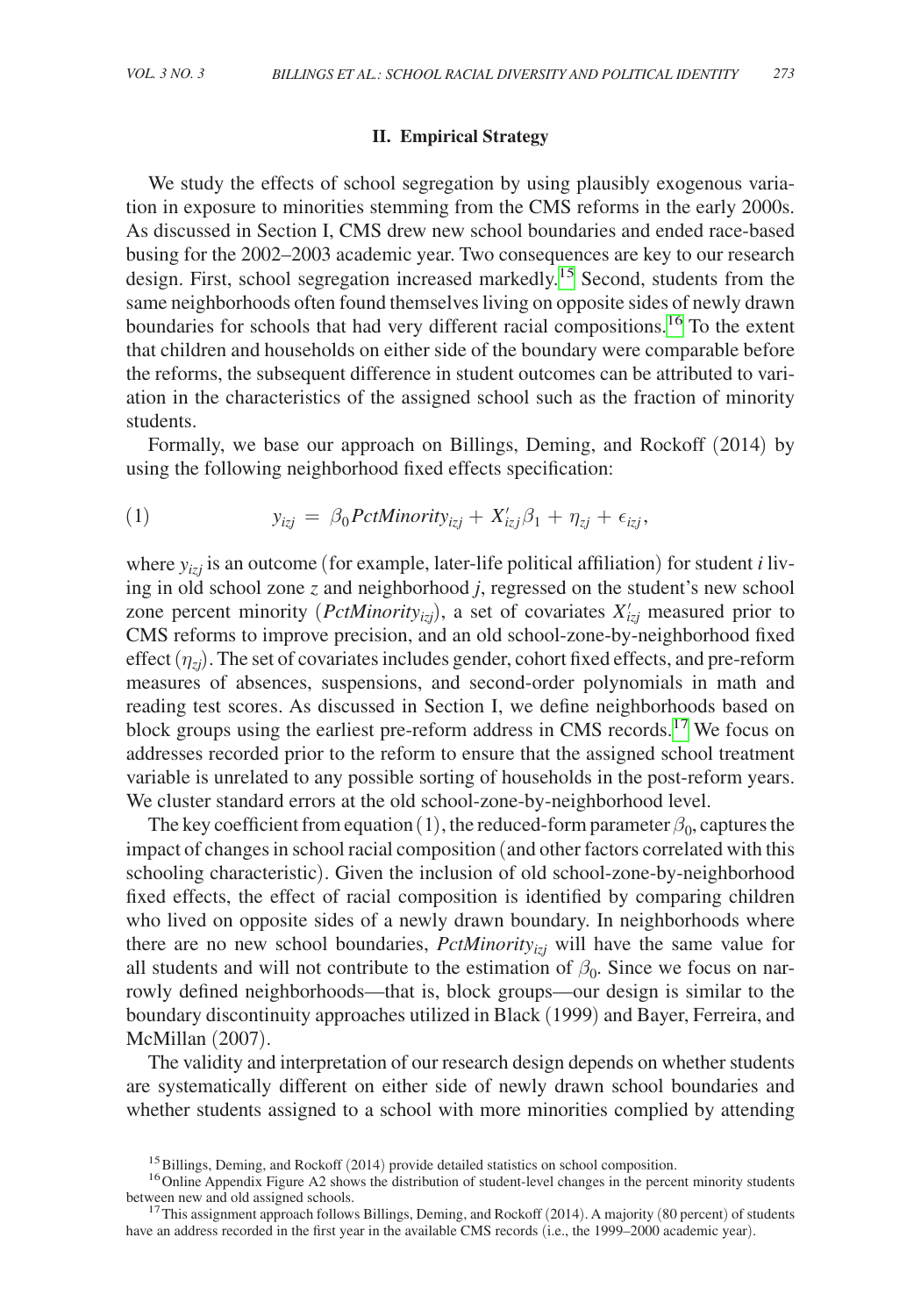these schools. First, with respect to the issue of sorting, the institutional background suggests the redrawing of boundaries was unrelated to student and household characteristics. CMS decisions about where to draw boundaries were governed by school capacity constraints and enrollment projections. There was no explicit consideration of resident preferences or characteristics. Further, there is no empirical evidence of student sorting: online Appendix Table A2 shows that students are balanced on pre-reform characteristics across the newly formed boundaries. Second, in terms of a "first stage," online Appendix Table A3 estimates the effect of assigned school minority shares on the actual shares for schools attended in the 2002–2003 academic year (the first year after rezoning). [18](#page-7-0) We find a statistically significant coefficient of 0.25, in line with Billings, Deming, and Rockoff (2014). While there is a strong first stage, there are two reasons why the estimate is less than unity. First, we use the earliest address in CMS records to assign schools due to concerns over student sorting. This practice generates measurement error in assigned schools because families move over time. Second, while neighborhood-based schools were the default, CMS policy allowed families to choose schools other than the ones they were assigned.

## **III. Main Results**

This section studies impacts of the school segregation natural experiment on partisan identity and voter participation roughly 15 years later. [Table 1](#page-8-0) reports effects of increases in the share of minorities in students' 2002–2003 assigned schools on their political party affiliation as of 2019. We begin with results for White students (panel A). In columns 1 and 2, the outcome is an indicator for whether the individual is a registered Republican. The specification used in column 1 includes no controls for pre-reform student measures. Here, we find that a 10 percentage point increase in the share minority causes a 1.83 percentage point decrease in the likelihood of being a registered Republican ( $p$ -value  $\langle 0.05 \rangle$ .<sup>[19](#page-7-1)</sup> Relative to the Republican registration rate of 16 percent, this reflects an 11 percent decrease. Based on the specification defined in equation (1), column 2 shows a similar effect of 1.91 percentage points (a 12 percent increase; *p*-value < 0.01). Online Appendix Table A4 reports results conditional on being registered to vote (a post-treatment variable) and shows a similar 2.75 percentage point reduction (a 10 percent decrease relative to the Republican registration rate in this subsample). [20](#page-7-2) Columns 3–6 repeat this analysis for the remaining partisan affiliation outcomes to examine whether the decrease in Republican registration is reflected in party switching. We find suggestive increases in both the likelihood of registering as a Democrat (0.71 percentage points in column 4) and as unaffiliated (0.57 percentage points in column 6). While neither estimate is statistically significant, they are directionally consistent with weakening Republican partisanship. $2<sup>1</sup>$ 

<span id="page-7-0"></span><sup>&</sup>lt;sup>18</sup>We do not estimate instrumental variable specifications for reasons further expounded upon in Billings, Deming, and Rockoff (2014) (e.g., it would require making strong assumptions on school racial compositions of students who left CMS as well as on how to scale exposure across different cohorts).

<span id="page-7-2"></span><span id="page-7-1"></span>

<sup>&</sup>lt;sup>19</sup> We do not find detectable heterogeneous treatment effects by gender.<br><sup>20</sup> Angrist and Pischke (2009), Nyhan, Skovron, and Titiunik (2017), and Montgomery, Nyhan, and Torres (2018) discuss the bias induced by conditio

<span id="page-7-3"></span> $21$ To provide a sense of magnitude, online Appendix Table A6 compares our estimates to one of the primary theorized determinants of party affiliation—the partisan identity of one's parents (Jennings and Niemi 1968). For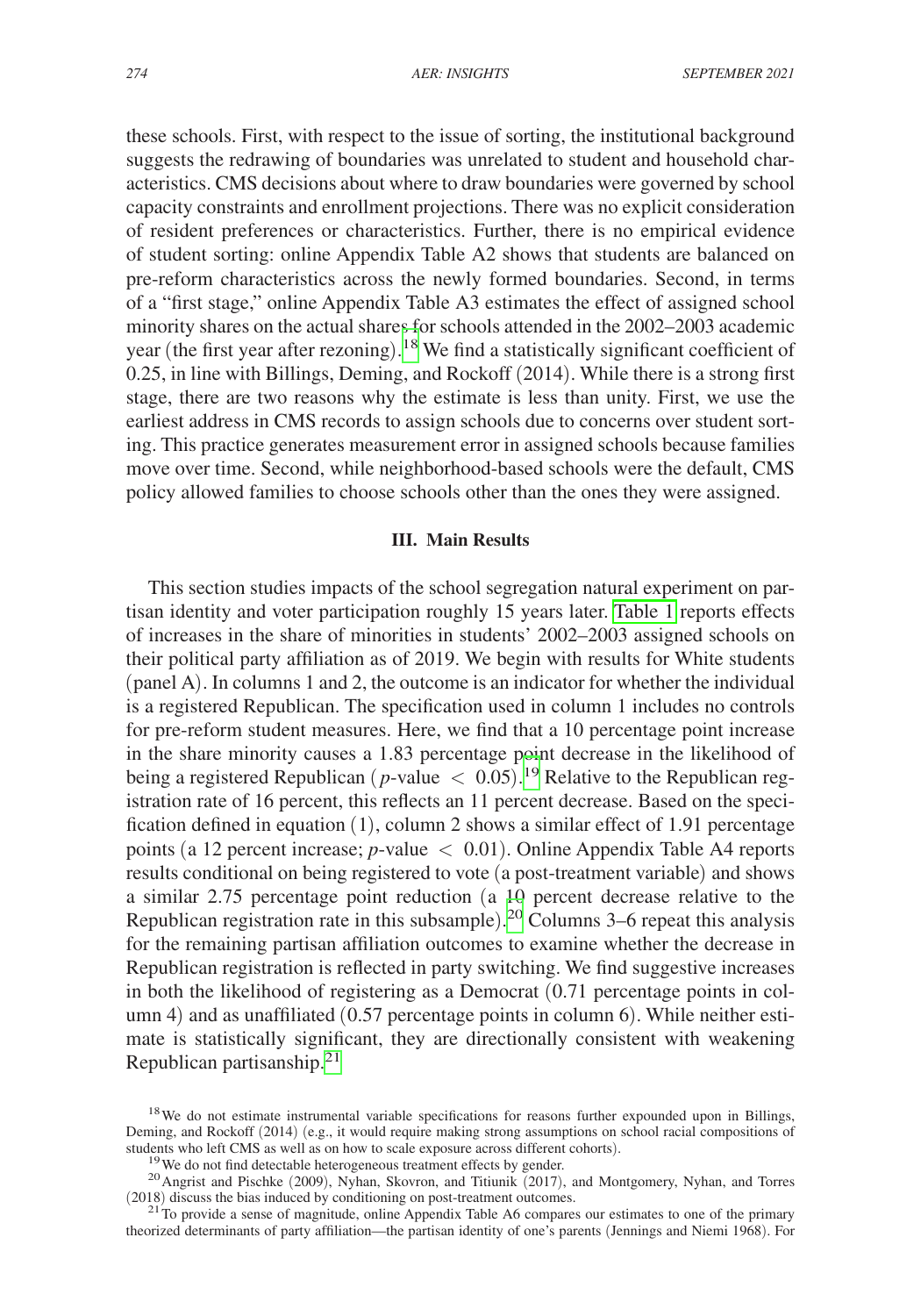<span id="page-8-0"></span>

|                            | Registered as  |          | Registered as  |                   | Registered as  |            |
|----------------------------|----------------|----------|----------------|-------------------|----------------|------------|
|                            | Republican     |          | Democrat       |                   | unaffiliated   |            |
|                            | $^{(1)}$       | (2)      | (3)            | $\left( 4\right)$ | (5)            | (6)        |
| Panel A. White students    |                |          |                |                   |                |            |
| Assigned percent minority  | $-0.183$       | $-0.191$ | 0.054          | 0.071             | 0.030          | 0.057      |
|                            | (0.072)        | (0.068)  | (0.048)        | (0.048)           | (0.074)        | (0.074)    |
| <b>Observations</b>        | 15.383         | 15.383   | 15,383         | 15.383            | 15,383         | 15,383     |
| $R^2$                      | 0.071          | 0.090    | 0.080          | 0.089             | 0.075          | 0.088      |
| Dependent variable mean    | 0.164          | 0.164    | 0.136          | 0.136             | 0.264          | 0.264      |
| Controls                   | No             | Yes      | N <sub>0</sub> | <b>Yes</b>        | No.            | <b>Yes</b> |
| Panel B. Minority students |                |          |                |                   |                |            |
| Assigned percent minority  | 0.003          | 0.002    | $-0.027$       | $-0.028$          | 0.089          | 0.106      |
|                            | (0.020)        | (0.020)  | (0.084)        | (0.082)           | (0.048)        | (0.047)    |
| <b>Observations</b>        | 20.374         | 20.374   | 20.374         | 20.374            | 20,374         | 20.374     |
| $R^2$                      | 0.066          | 0.068    | 0.077          | 0.098             | 0.064          | 0.075      |
| Dependent variable mean    | 0.016          | 0.016    | 0.476          | 0.476             | 0.149          | 0.149      |
| Controls                   | N <sub>0</sub> | Yes      | No             | Yes               | N <sub>0</sub> | <b>Yes</b> |

Table 1—Effects of Assigned School Minority Share on Party Affiliation

*Notes:* This table reports point estimates and standard errors from estimating a model where the dependent variable is a measure of party affiliation from voting records (e.g., an indicator variable taking on value one if the individual is registered with the Republican party and zero otherwise). The key independent variable is the share of minority peers in the school assigned to a student in the 2002–2003 academic year. In North Carolina, voters can register as Republican, Democrat, unaffiliated, or one of the other three officially recognized parties. Online Appendix Figure B1 reproduces the North Carolina voter registration form. Columns 1, 3, and 5 report results from a specification that controls only for pre-reform school zone by census block group fixed effects. Columns 2, 4, and 6 report results that additionally control for gender, cohort fixed effects, and pre-reform mean absences, mean suspensions, and second-order polynomials in mean math and reading test scores. Standard errors are clustered at the pre-reform school zone by census block group level.

Panel B of Table 1 reports results for minority students.<sup>22</sup> Here, we find no statistically significant impacts on the likelihood of registering with either of the two major US political parties. The point estimates in columns 2 and 4 suggest that the effects of a 10 percentage point increase in the share of assigned minority peers are small at 0.02 and −0.28 percentage points for Republican and Democratic registration, respectively. In contrast to these results, we find a significant 1.06 percentage point positive impact on the likelihood of registering as an unaffiliated voter  $(p$ -value  $( 0.05).$ 

While party registration for the two major political parties is naturally translated into partisan identity, unaffiliated registration requires further inspection. It is possible that individuals may register as unaffiliated but still support one of the two major political parties. To examine this possibility, we study party-specific voting in the 2016 presidential primary election for our sample in online Appendix Figure  $A3<sup>23</sup>$ Both White and minority unaffiliated voters are much more likely to participate in

White students, the effect of a 10 percentage point increase in the share of minority students is roughly 15 percent of the size of the intergenerational correlation in registering as a Republican (estimated in the subset of our sample with birth records). Moreover, this table provides a type of placebo test, showing null effects of the treatment on parent party affiliation.

<span id="page-8-1"></span><sup>&</sup>lt;sup>22</sup> Online Appendix Table A5 shows that we obtain similar results for Black students when we define the treat-<br>ment in terms of their racial "out-group" (i.e., the share of non-Black students).

<span id="page-8-2"></span> $^{23}$  North Carolina has semiclosed primaries, where voters who are registered with a party can vote only in their party's primary but unaffiliated voters can request a ballot with any party. We use the partisan ballot requested in the primary election, as recorded in the voter history file.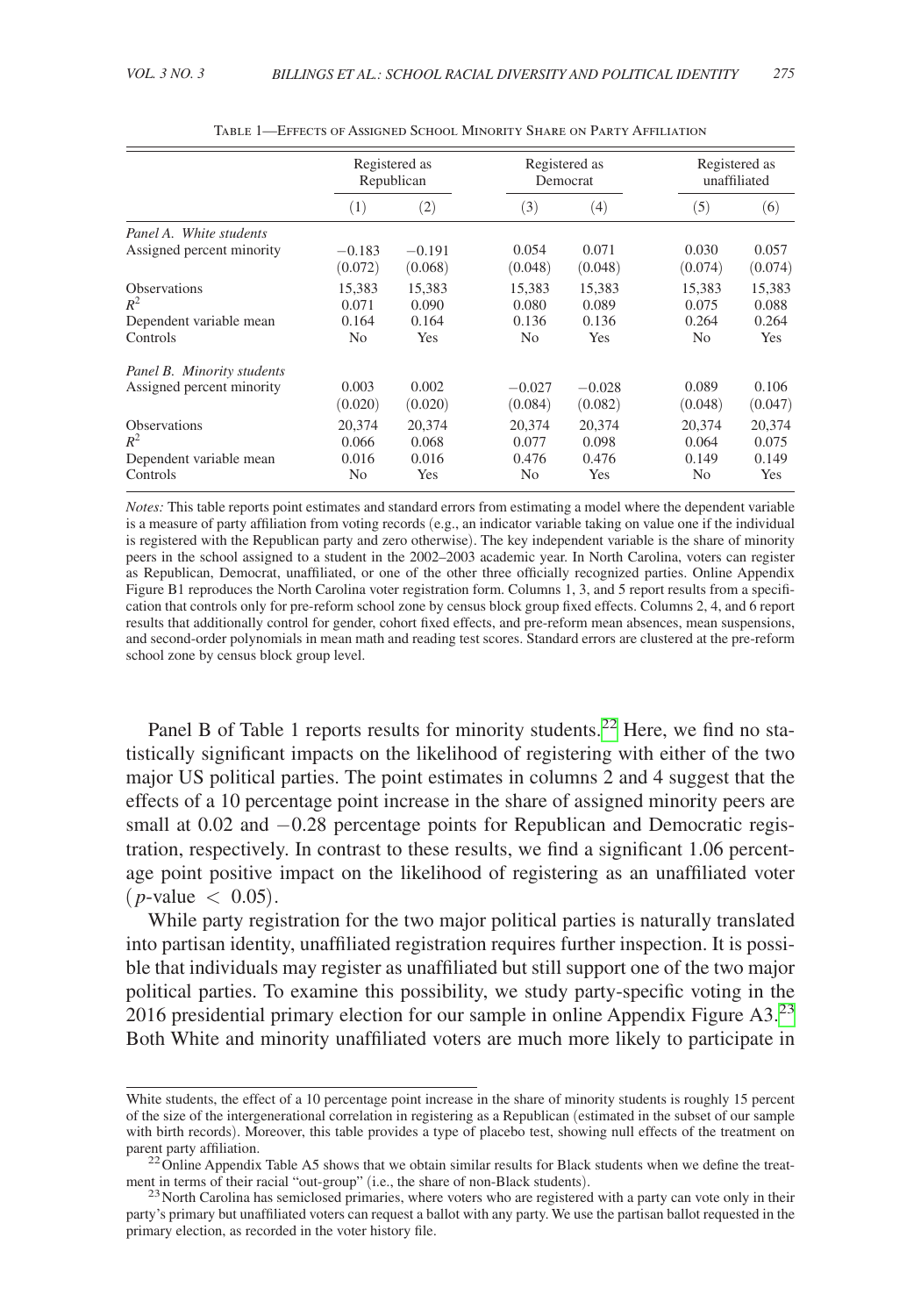|                            | Registered | Vote     | Vote     | Vote     | Vote       | Vote     | Vote     |
|----------------------------|------------|----------|----------|----------|------------|----------|----------|
|                            | voter      | ever     | 2010     | 2012     | 2014       | 2016     | 2018     |
|                            | (1)        | (2)      | (3)      | (4)      | (5)        | (6)      | (7)      |
| Panel A. White students    | $-0.067$   | $-0.145$ | 0.005    | $-0.133$ | 0.021      | $-0.118$ | $-0.044$ |
| Assigned percent minority  | (0.089)    | (0.084)  | (0.040)  | (0.089)  | (0.047)    | (0.081)  | (0.062)  |
| <b>Observations</b>        | 15,383     | 15.383   | 15,383   | 15,383   | 15.383     | 15,383   | 15,383   |
| $R^2$                      | 0.111      | 0.117    | 0.086    | 0.103    | 0.081      | 0.097    | 0.093    |
| Dependent variable mean    | 0.573      | 0.472    | 0.070    | 0.333    | 0.105      | 0.308    | 0.206    |
| Controls                   | Yes        | Yes      | Yes      | Yes      | Yes        | Yes      | Yes      |
| Panel B. Minority students | 0.086      | 0.045    | $-0.017$ | 0.014    | 0.031      | 0.013    | $-0.018$ |
| Assigned percent minority  | (0.071)    | (0.071)  | (0.037)  | (0.069)  | (0.046)    | (0.062)  | (0.060)  |
| <b>Observations</b>        | 20.374     | 20.374   | 20.374   | 20.374   | 20.374     | 20.374   | 20.374   |
| $R^2$                      | 0.091      | 0.106    | 0.082    | 0.099    | 0.084      | 0.106    | 0.104    |
| Dependent variable mean    | 0.645      | 0.532    | 0.070    | 0.445    | 0.124      | 0.335    | 0.192    |
| Controls                   | Yes        | Yes      | Yes      | Yes      | <b>Yes</b> | Yes      | Yes      |

Table 2—Effects of Assigned School Minority Share on Registration and Political Participation

*Notes:* This table reports point estimates and standard errors from estimating a model where the dependent variable is a measure of registration or election participation. The variable "vote ever" is an indicator variable taking on value one if the individual voted in any national general election from 2010–2018. The key independent variable is the fraction of minority peers in the school assigned to a student in the 2002–2003 academic year. All results are based on equation (1), which controls for pre-reform school zone by census block group fixed effects, gender, cohort fixed effects, and pre-reform mean absences, mean suspensions, and second-order polynomials in mean math and reading test scores. Standard errors are clustered at the pre-reform school zone by census block group level.

a Democratic Party primary. The effect is particularly stark for minorities, where 93 percent of unaffiliated voters who participated in any 2016 presidential primary did so in the Democratic Party.<sup>[24](#page-9-0)</sup>

In contrast to partisanship, we find more limited effects on measures of political participation. Table 2 presents results separately for White (panel A) and minority (panel B) students. Column 1 shows statistically insignificant effects on voter registration—a 10 percentage point increase in minority share translates into a 0.67 percentage point (1 percent) *decrease* and a 0.86 percentage point (1 percent) *increase*  in registration for White and minority students, respectively.<sup>25</sup> Columns 2–7 examine measures of voter participation. For White students, we see a marginally significant ( $p$ -value  $= 0.09$ ) reduction of 1.45 percentage points in the likelihood of ever voting in a national general election between 2010 and 2018; however, estimates are insignificant across each specific election. For minorities, we find an insignificant 0.45 percentage point increase in ever voting.

<span id="page-9-1"></span><span id="page-9-0"></span>

<sup>&</sup>lt;sup>24</sup>We find similar percentages in the 2014 (92 percent) and 2018 (94 percent) primaries.<br><sup>25</sup>Beyond the direct interest in mobilization, this result is important for interpreting the measured effects on party affiliation, and for thinking about potential bias from incomplete matching to the registration file. For example, while it's plausible that reduced registration reflects weakened partisanship, it may instead reflect a reduction in mobilization while holding latent partisan identity constant. One way to investigate this latter possibility is to assume that all individuals induced not to register are latent Republicans. This would suggest that roughly 35 percent (i.e., 0.67/1.91) of the effect on White students' Republican affiliation could be explained by demobilization *or* matching failures. Using the more realistic assumption that the latent identities of these unregistered voters are similar to those of the registered sample (i.e., 29, 24, and 48 percent as Republican, Democrat, and Unaffiliated, respectively) suggests that demobilization explains only 10 percent of the effect (i.e.,  $(0.29 \times 0.67)/1.91$ ).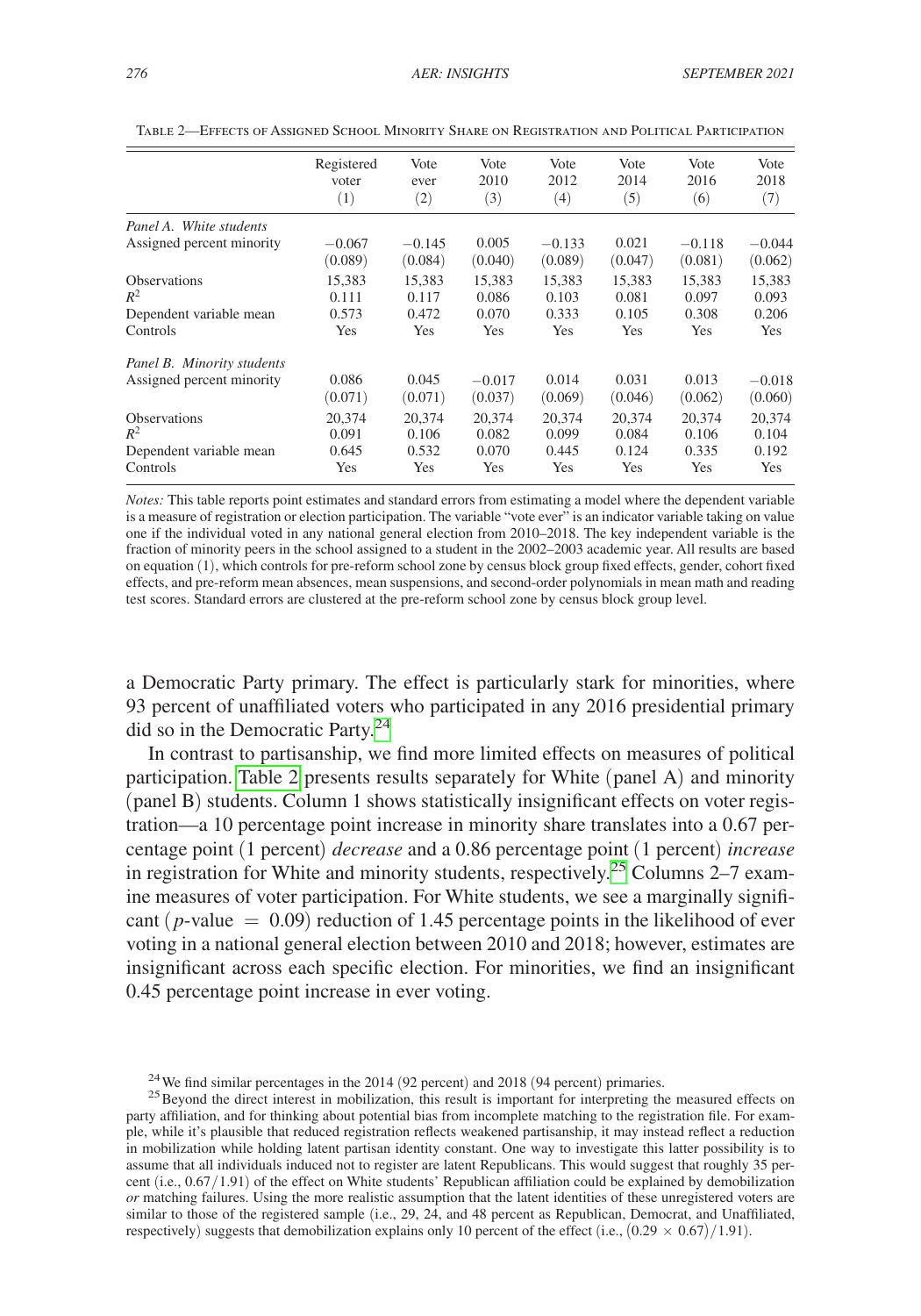An additional question of interest is how our results would translate into election outcomes. Since *actual* vote choice for individuals is unobservable, we cannot directly calculate effects on party vote shares. However, since the effect on voter turnout in individual elections is relatively small (for example, a suggestive 3.8 percent decrease for White students in the 2016 election) and the effects on party affiliation are large (for example, a 12 percent decrease in Republican affiliation), this would suggest a substantial decrease in Republican vote counts (under the assumption that individuals vote with their registered parties). Since the effect of the policy was to *decrease* exposure of White students to minorities on average, this suggests that its overall effect was to *increase* the Republican vote count among White students.

## **IV. Mechanisms**

What mechanisms drive the effects on political behavior documented in Section III? Several potential channels are relevant in our context. One leading hypothesis is rooted in intergroup contact theory (Allport 1954). The contact hypothesis predicts that interaction with out-group members can reduce prejudice.<sup>26</sup> Meta-analyses of hundreds of studies largely confirm this prediction (Pettigrew and Tropp 2006; Paluck, Green, and Green 2019). For White students, the contact hypothesis is consistent with the idea that exposure to minority peers in schools should weaken racially conservative attitudes that have been linked to support for the Republican Party. The reductions in Republican registration detected in Table 1 support this prediction.

Prior studies provide more limited guidance on the expected political effects of intergroup contact for minority students. While the contact hypothesis is stated in general terms of in-groups and out-groups, the bulk of the literature has not focused on the perspectives of minority status groups (Shelton 2000, Paluck and Clark  $2020$ ).<sup>27</sup> Moreover, the link between the racial attitudes of minorities and partisanship is less well established. That said, intergroup contact may still affect party affil-iations of minorities via social norms.<sup>[28](#page-10-2)</sup> For example, White and Laird  $(2020)$  argue that support for the Democratic Party is a norm for Black Americans, the predominant minority group in our setting. Their theory would predict that Black students who are exposed to more Black peers in school should have a greater likelihood of registering as a Democrat. We find weak and indirect evidence in line with this prediction. As shown in Section III, there are no detectable impacts on Republican and Democratic Party registration, while there is an increase in unaffiliated registration

<span id="page-10-0"></span><sup>&</sup>lt;sup>26</sup>The original formulations of the contact hypothesis predicted prejudice reduction when integrated groups work cooperatively toward a common goal, under equal status, and supported by authorities, though several studies find prejudice reduction even when these scope conditions are not satisfied.

<span id="page-10-1"></span> $^{27}$  In a meta-analysis, Tropp and Pettigrew (2005) find a weaker link between prejudice reduction and intergroup contact among members of minority status groups, though this result is potentially limited by the small number of studies in this category. There is also a more recent literature examining the effects of intergroup contact on minorities' self-reported support for collective action (e.g., protest intentions). While some studies find negative correlations between positive intergroup contact and collective action intentions (Dixon et al. 2012), others find more mixed evidence (Reimer et al. 2017, Hayward et al. 2018).

<span id="page-10-2"></span><sup>&</sup>lt;sup>28</sup>The social identity and norms lens could also be applied for White students (Green, Palmquist, and Schickler 2002). Exposing White students to more White peers may lead them to create or adhere to a norm that the Republican party is for Whites and thus be more likely to register as Republicans. This interpretation is also consistent with our findings.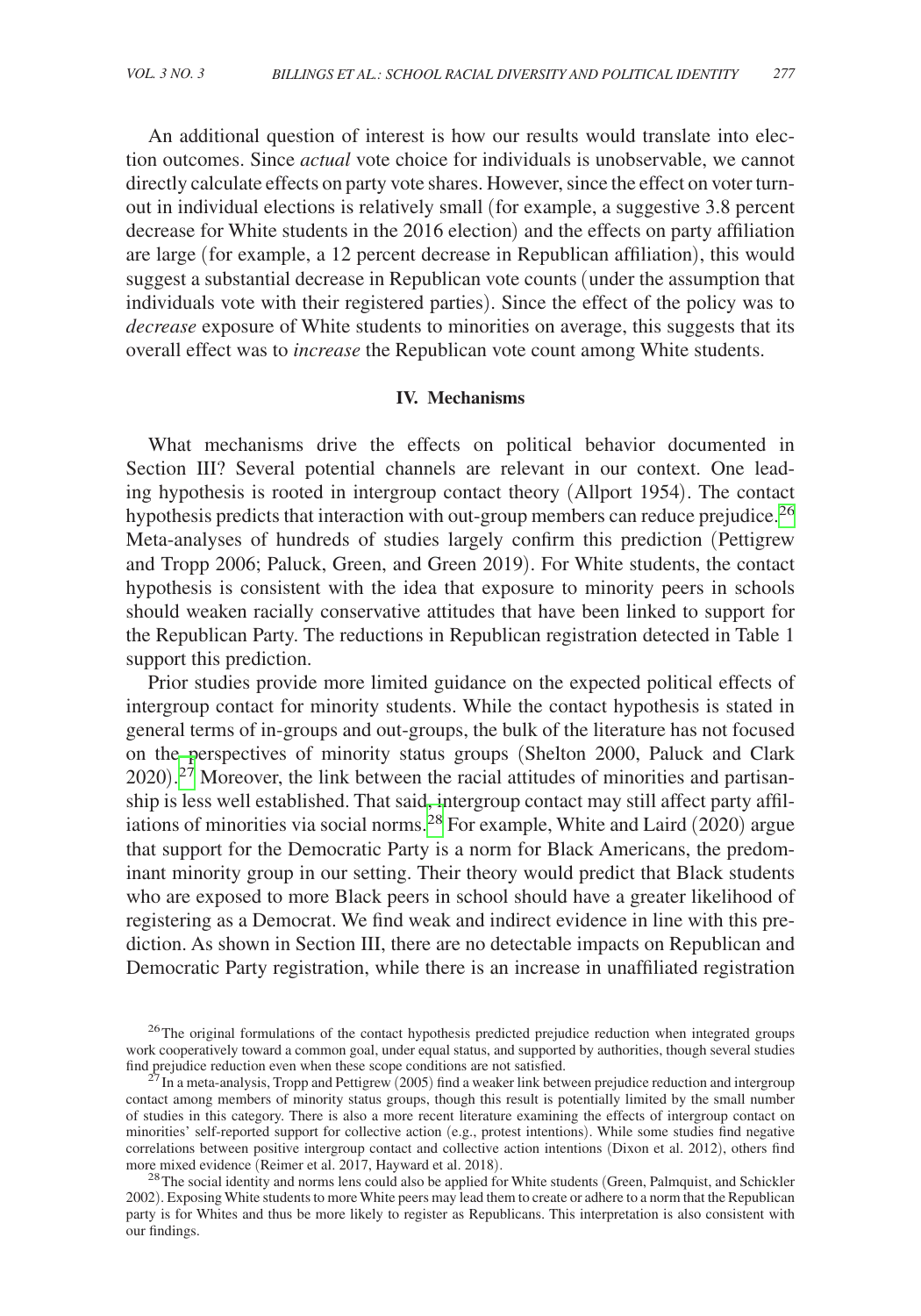for minorities. Partisan identity is more ambiguous for unaffiliated registrants. However, Section III shows that unaffiliated minorities who voted in the 2016 presidential primary did so with the Democratic Party. This provides some limited evidence on the political identities of unaffiliated voters.<sup>29</sup>

Aside from the channel of intergroup contact, it is possible that effects are driven by other outcomes that may mediate political behavior. Billings, Deming, and Rockoff (2014) found that the change in school racial composition at CMS schools significantly reduced college attendance for White students and increased arrest rates for minority students. Prior studies have connected both education and criminal justice outcomes to political behavior. For the former, the literature suggests that college could have negative or positive impacts on relevant attitudes. On one hand, attending college could liberalize attitudes due to a change in social environment (Nie, Junn, and Stehlik-Barry1996; Dee 2004). On the other hand, the increase in income associated with higher education could cause individuals to support lower taxation (Meltzer and Richard 1981; Mendelberg, McCabe, and Thal 2017). For criminal justice, recent studies provide credible evidence that arrests reduce the likelihood of voting (Gerber et al. 2017, White 2019), but to the best of our knowledge, there are no studies that shed light on a connection to party affiliation.

To understand the role of education and crime effects as mediators, we study heterogeneity in the effects of school diversity by student age at the time of the CMS reforms. We do this by supplementing our main analysis sample with older cohorts and matching students to college-going and arrest records. In contrast to voter records, the records for college-going and arrests cover outcomes only up to the years 2009 and 2013, respectively. This implies that we can consistently study the nonpolitical outcomes only for middle school (grades 6–8) and high school (grades 9–12) students, as we are forced to drop elementary-age students who have missing data on long-run college enrollment.<sup>30</sup>

[Table 3](#page-12-0) reports estimates from a specification that allows the effects of minority share in one's school to vary by grade cohort. Specifically, we augment equation (1) by including an interaction between *PctMinority* and an indicator variable for whether students are in high school prior to the CMS reforms. A key motivation for this approach is that Billings, Deming, and Rockoff (2014) suggest that the effects of school diversity on nonpolitical outcomes were larger for older students. With this in mind, we examine whether older students also had larger changes in political behavior. A confirmatory finding would suggest that impacts on education and crime are important mechanisms in our context.

The pattern of results from Table 3 does not suggest that education and crime are important mechanisms. We find that the detectable impacts of school diversity on political outcomes are consistently largest for the younger students. For White students, the main effect in column 1 shows that a 10 percentage point increase in the share of minorities decreases the likelihood of Republican registration by 1.5 percentage points ( $p$ -value  $\langle 0.01 \rangle$  for middle school cohorts. While the results for

<span id="page-11-0"></span><sup>&</sup>lt;sup>29</sup>A caveat for this descriptive analysis is that it pertains to the minority of unaffiliated registrants who partici-<br>pated in the 2016 primaries (17 percent).

<span id="page-11-1"></span> $30$  For example, third graders in 2002 are the youngest in our main analysis sample. These students were predominantly born in 1992 and 1993, making them age 16 (i.e., not yet college age) by the end of the college-enrollment data.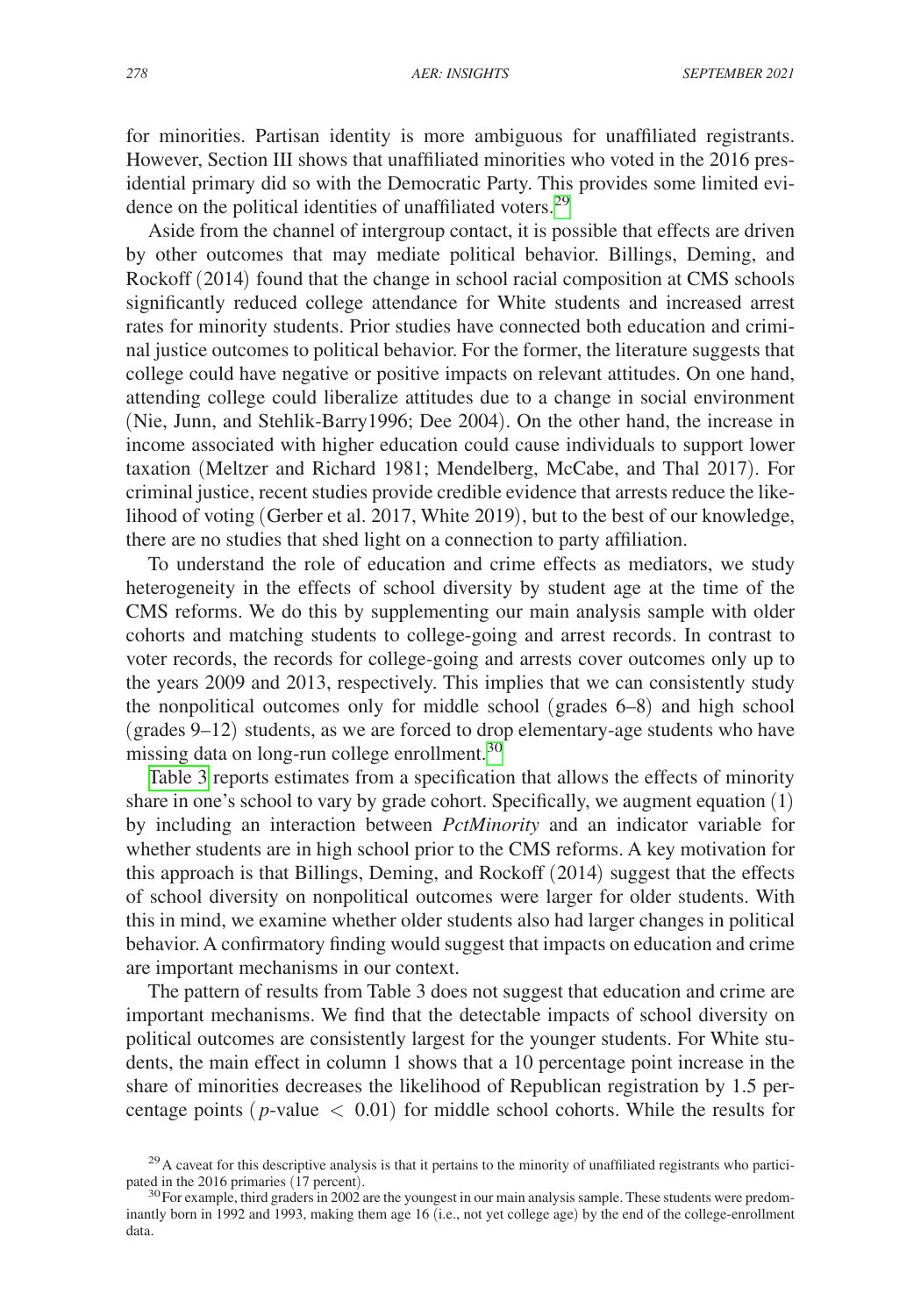<span id="page-12-0"></span>

|                                                             | Party registration       |                          |                                         | Participation              |                          | Crime and education      |                              |                          |
|-------------------------------------------------------------|--------------------------|--------------------------|-----------------------------------------|----------------------------|--------------------------|--------------------------|------------------------------|--------------------------|
|                                                             | (1)                      | (2)                      | Republican Democrat Unaffiliated<br>(3) | Registered<br>voter<br>(4) | Vote<br>ever<br>(5)      | Ever<br>arrested<br>(6)  | <b>HS</b><br>graduate<br>(7) | Attend<br>college<br>(8) |
| Panel A. White students                                     |                          |                          |                                         |                            |                          |                          |                              |                          |
| Assigned percent<br>minority                                | $-0.151$<br>(0.052)      | $-0.030$<br>(0.062)      | 0.070<br>(0.069)                        | $-0.115$<br>(0.109)        | $-0.051$<br>(0.086)      | 0.013<br>(0.056)         | $-0.079$<br>(0.060)          | $-0.150$<br>(0.106)      |
| Assigned percent<br>minority $\times$ high<br>school cohort | 0.061<br>(0.041)         | 0.004<br>(0.041)         | $-0.085$<br>(0.041)                     | $-0.024$<br>(0.057)        | $-0.010$<br>(0.059)      | 0.041<br>(0.033)         | $-0.049$<br>(0.040)          | $-0.099$<br>(0.049)      |
| <b>Observations</b><br>$R^2$<br>Dependent variable          | 18.684<br>0.069<br>0.154 | 18.684<br>0.055<br>0.124 | 18.684<br>0.068<br>0.216                | 18.684<br>0.103<br>0.500   | 18.684<br>0.101<br>0.421 | 18.684<br>0.145<br>0.099 | 18.684<br>0.444<br>0.629     | 18.684<br>0.336<br>0.509 |
| mean<br>Controls                                            | Yes                      | Yes                      | Yes                                     | Yes                        | Yes                      | Yes                      | Yes                          | Yes                      |
| Panel B. Minority students                                  |                          |                          |                                         |                            |                          |                          |                              |                          |
| Assigned percent<br>minority                                | 0.004<br>(0.016)         | $-0.009$<br>(0.072)      | 0.132<br>(0.040)                        | 0.132<br>(0.071)           | 0.057<br>(0.067)         | $-0.086$<br>(0.052)      | $-0.034$<br>(0.047)          | 0.011<br>(0.057)         |
| Assigned percent<br>minority $\times$ high<br>school cohort | $-0.012$<br>(0.013)      | 0.003<br>(0.049)         | $-0.049$<br>(0.033)                     | $-0.057$<br>(0.052)        | $-0.059$<br>(0.053)      | 0.130<br>(0.038)         | $-0.018$<br>(0.036)          | $-0.039$<br>(0.046)      |
| <b>Observations</b><br>$R^2$                                | 21.331<br>0.045          | 21.331<br>0.088          | 21.331<br>0.051                         | 21.331<br>0.082            | 21.331<br>0.090          | 21.331<br>0.239          | 21.331<br>0.388              | 21.331<br>0.259          |
| Dependent variable<br>mean<br>Controls                      | 0.015<br>Yes             | 0.446<br>Yes             | 0.123<br>Yes                            | 0.586<br>Yes               | 0.490<br>Yes             | 0.253<br>Yes             | 0.478<br>Yes                 | 0.294<br>Yes             |

Table 3—Effects of Assigned School Minority Share for Middle and High School Students

*Notes:* The analysis in this table is limited to the subsample of students enrolled in middle (grades 6–8) and high school (grades 9–11) in the year before CMS reforms. We use this sample because we cannot examine long-run college going for students in elementary school at the time of the CMS reforms. The table reports point estimates and standard errors from estimating an augmented version of equation (1) that includes an interaction term between whether a student was in high school and the fraction of minority peers in their assigned school. All results control for pre-reform school zone by census block group fixed effects, gender, cohort fixed effects, and pre-reform mean absences, mean suspensions, and second-order polynomials in mean math and reading test scores. Note that we do not have data on pre-reform test scores for high school students, so we set their pre-reform test score controls to zero and include missing test score indicators in the specification. Standard errors are clustered at the pre-reform school zone by census block group level.

the relevant interaction term are not statistically significant, the point estimate is positive and suggests that the decrease in registration is only 0.9 percentage points for older students. In contrast to this pattern for partisanship, the estimates for college enrollment of White students (column 8) indicate there is no detectable impact for younger students and a significant negative effect for older students. The results for minority students tell a similar story of larger effects on political outcomes for younger children that are not in line with the pattern of effects on arrest outcomes.

Finally, while we discussed mechanisms through the lens of school racial composition, the tight link between income and race in our context suggests some room for nuance. As noted in Billings, Deming, and Rockoff (2014), there are several ways to characterize the "treatment" of being assigned to a new school due to changes in school boundaries. Our main specification defines the treatment in terms of school racial composition because the policy reform ended the main tool for maintaining racially integrated schools (race-based busing). Since minority students tend to live in households with lower income, we could have alternatively parameterized the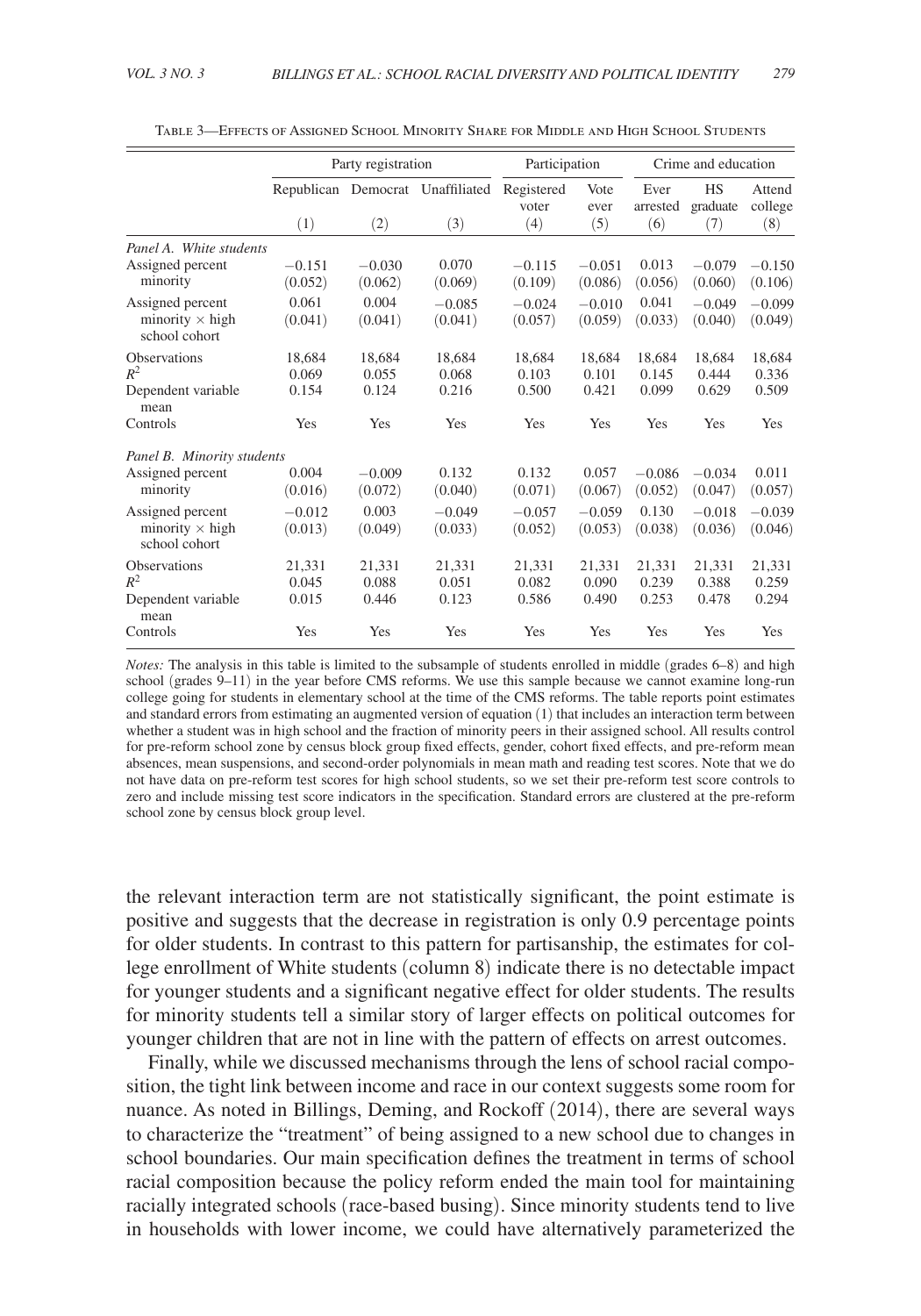treatment in terms of changes in school average parental incomes.<sup>31</sup> In this way, the intervention could be interpreted as exposure of relatively wealthier White students to relatively poorer minority students. Thus, it could be that an additional causal chain is intergroup contact across economic status influencing attitudes toward progressive redistribution policies that differ between the political parties. While racial attitudes themselves could affect redistributive preferences (Lee and Roemer 2006), future work that directly measures racial and economic attitudes may be able to make headway in separating these channels.

## **V. Conclusion**

This article provides evidence that a key shock to the social lives of youth caused changes in their long-run political identities. Overall, our findings suggest that school environments play an important role in determining long-run political behavior. The reductions in White student Republican registration are consistent with emerging causal evidence demonstrating that intergroup contact can reduce prejudice (Carrell, Hoekstra, and West 2019; Rao 2019; Lowe 2020; Mousa 2020). Notably, this result does not align with other recent studies, which find that exposure to diversity, under certain circumstances, can generate backlash (Enos 2014; Halla, Wagner, and Zweimüller 2017; Dustmann, Vasiljeva, and Damm 2019; Calderon, Fouka, and Tabellini 2020; Tabellini 2020). Our contrast with these latter studies may be partially driven by our focus on children rather than adults. This would suggest that exposure to diversity earlier in life may be particularly powerful for shaping attitudes that influence political identity.

#### REFERENCES

- **Achen, Christopher H., and Larry M. Bartels.** 2016. *Democracy for Realists.* Princeton: Princeton University Press.
- **Akee, Randall, William Copeland, E. Jane Costello, John B. Holbein, and Emilia Simeonova.** 2018. "Family Income and the Intergenerational Transmission of Voting Behavior: Evidence from an Income Intervention." National Bureau of Economic Research Working Paper 24770.
- **Allport, Gordon W.** 1954. *The Nature of Prejudice.* Oxford: Perseus Books Group.
- **Angrist, Joshua D., and Jörn-Steffen Pischke.** 2009. *Mostly Harmless Econometrics: An Empiricist's Companion.* Princeton: Princeton University Press.
- **Ansolabehere, Stephen, and Brian F. Schaffner.** 2017. "CCES Common Content, 2016." Harvard Dataverse. [https://doi.org/10.7910/DVN/GDF6Z0.](https://doi.org/10.7910/DVN/GDF6Z0)
- **Ashenfelter, Orley, William J. Collins, and Albert Yoon.** 2006. "Evaluating the Role of 'Brown v. Board of Education' in School Equalization, Desegregation, and the Income of African Americans." *American Law and Economics Review* 8 (2): 213–48.
- **Barber, Michael, and Jeremy C. Pope.** 2019. "Does Party Trump Ideology? Disentangling Party and Ideology in America." *American Political Science Review* 113 (1): 38–54.
- **Bartels, Larry M.** 2000. "Partisanship and Voting Behavior, 1952–1996." *American Journal of Political Science* 44 (1): 35–50.

<span id="page-13-0"></span> $31$  Specifically, the research design embodied in equation (1) cannot precisely separate the effect of changes in racial composition from other highly correlated school characteristics (e.g., test scores and parental income). Billings, Deming, and Rockoff (2014) show results from models using these alternative measures of treatment, which are similar to models that focus on racial composition. Relatedly, the mechanisms by which school racial environment affects partisan identity may involve several social and institutional attributes that include friendships, peer and teacher role models, and teacher and administrator instruction and discipline as well as extracurricular activities and interaction outside school hours. We are also unable to separately identify the role of these factors.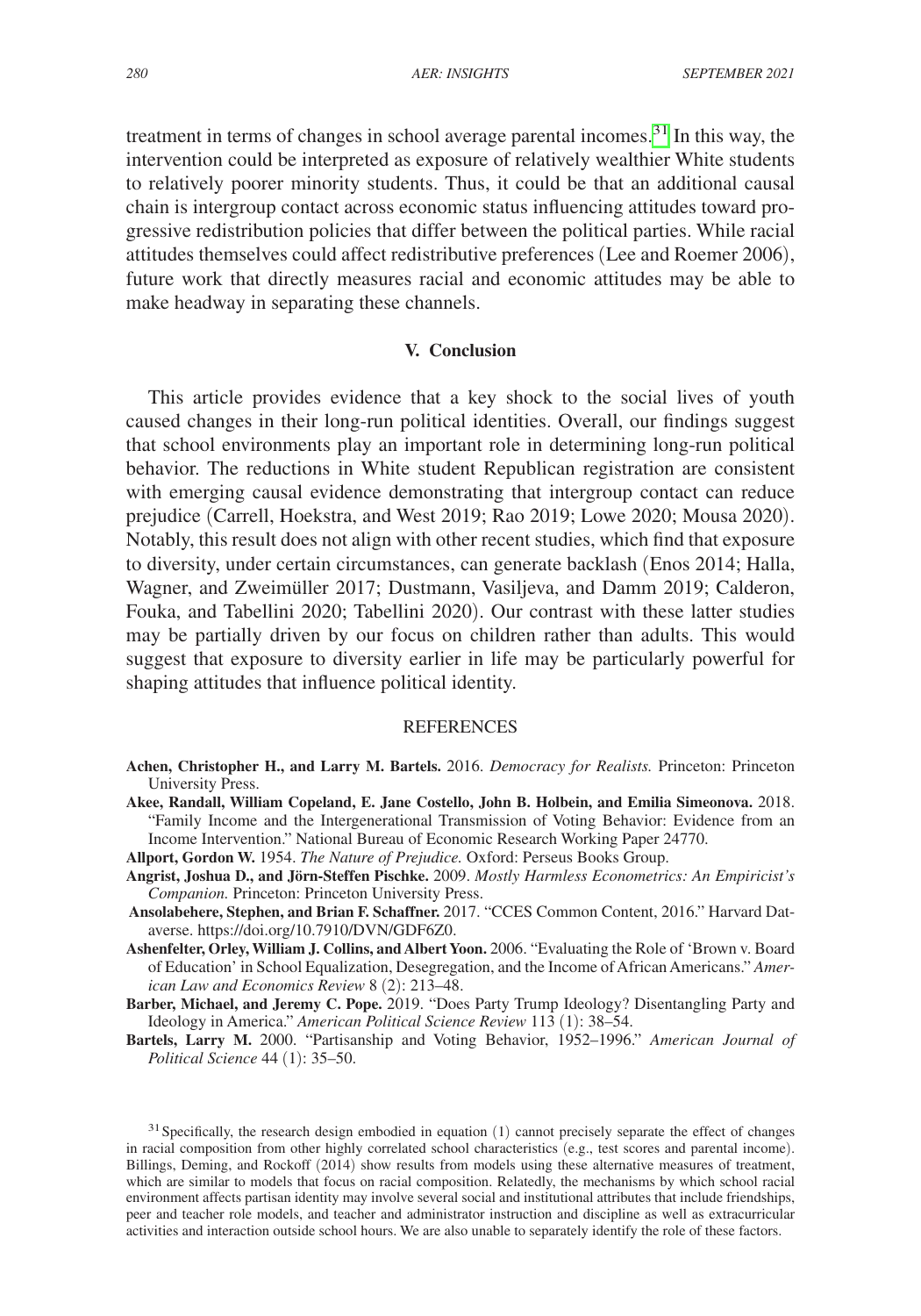- **Bayer, Patrick, Fernando Ferreira, and Robert McMillan.** 2007. "A Unified Framework for Measuring Preferences for Schools and Neighborhoods." *Journal of Political Economy* 115 (4): 588–638.
- **Bazzi, Samuel, Arya Gaduh, Alexander D. Rothenberg, and Maisy Wong.** 2019. "Unity in Diversity? How Intergroup Contact Can Foster Nation Building." *American Economic Review* 109 (11): 3978–4025.
	- **Bergman, Peter.** 2018. "The Risks and Benefits of School Integration for Participating Students: Evidence from a Randomized Desegregation Program." Institute of Labor Economics Discussion Paper 11602.
	- **Billings, Stephen B., Eric Chyn, and Kareem Haggag.** 2021. "Replication Data for: The Long-Run Effects of School Racial Diversity on Political Identity." American Economic Association [publisher], Inter-university Consortium for Political and Social Research [distributor]. [https://doi.](https://doi.org/10.3886/E124601V1) [org/10.3886/E124601V1.](https://doi.org/10.3886/E124601V1)
	- **Billings, Stephen B., David J. Deming, and Jonah Rockoff.** 2014. "School Segregation, Educational Attainment, and Crime: Evidence from the End of Busing in Charlotte-Mecklenburg." *Quarterly Journal of Economics* 129 (1): 435–76.
	- **Black, Sandra E.** 1999. "Do Better Schools Matter? Parental Valuation of Elementary Education." *Quarterly Journal of Economics* 114 (2): 577–99.
	- **Brown, Jacob R., Ryan D. Enos, James Feigenbaum, and Soumyajit Mazumder.** 2020. "Long-Term Causes of Partisanship: Evidence from Linked census and Voterfile Data." [https://jamesfeigenbaum.](https://jamesfeigenbaum.github.io/research/pdf/BrownEnosFeigenbaumMazumder.pdf) [github.io/research/pdf/BrownEnosFeigenbaumMazumder.pdf.](https://jamesfeigenbaum.github.io/research/pdf/BrownEnosFeigenbaumMazumder.pdf)
	- **Calderon, Alvaro, Vasiliki Fouka, and Marco Tabellini.** 2020. "Racial Diversity, Electoral Preferences, and the Supply of Policy: The Great Migration and Civil Rights." [https://www.hbs.edu/faculty/](https://www.hbs.edu/faculty/Publication%20Files/20-017_8f486a73-f779-4413-a8bb-cadfe2dc0fb2.pdf) [Publication%20Files/20-017\\_8f486a73-f779-4413-a8bb-cadfe2dc0fb2.pdf.](https://www.hbs.edu/faculty/Publication%20Files/20-017_8f486a73-f779-4413-a8bb-cadfe2dc0fb2.pdf)
	- **Campbell, Angus, Philip E. Converse, Warren E. Miller, and Donald E. Stokes.** 1960. *The American Voter.* Chicago: University of Chicago Press.
	- **Capacchione v. Charlotte-Mecklenburg Schools,** 57 F. Supp. 2d 228 (W.D.N.C. 1999).
	- **Carmines, Edward G., and James A. Stimson.** 1989. *Issue Evolution: Race and the Transformation of American Politics.* Princeton: Princeton University Press.
- **[C](http://pubs.aeaweb.org/action/showLinks?system=10.1257%2Fpol.20170069&citationId=p_26)arrell, Scott E., Mark Hoekstra, and James E. West. 2019. "The Impact of College Diversity on** Behavior toward Minorities." *American Economic Journal: Economic Policy* 11 (4): 159–82.
	- **Chyn, Eric, and Kareem Haggag.** 2019. "Moved to Vote: The Long-Run Effects of Neighborhoods on Political Participation." National Bureau of Economic Research Working Paper 26515.
	- **CMS.** 2020. "Archive of Data on Charlotte-Mecklenburg Public Schools 1998–2011*.*" Charlotte-Mecklenburg Schools.
	- **Common Core of Data.** 2000. "Public Elementary/Secondary School Universe Survey Data." US Department of Education, National Center for Education Statistics. [https://nces.ed.gov/ccd/](https://nces.ed.gov/ccd/pubschuniv.asp) [pubschuniv.asp.](https://nces.ed.gov/ccd/pubschuniv.asp)
	- **Condra, Luke N., and Sera Linardi.** 2019. "Casual Contact and Ethnic Bias: Experimental Evidence from Afghanistan." *Journal of Politics* 81 (3): 1028–42.
	- **Dee, Thomas S.** 2004. "Are There Civic Returns to Education?" *Journal of Public Economics* 88 (9): 1697–1720.
	- **Dixon, John, Mark Levine, Steve Reicher, and Kevin Durrheim.** 2012. "Beyond Prejudice: Are Negative Evaluations the Problem and Is Getting Us to Like One Another More the Solution?" *Behavioral and Brain Sciences* 35 (6): 411–25.
	- **Dunham, Yarrow, Andrew S. Baron, and Mahzarin R. Banaji.** 2008. "The Development of Implicit Intergroup Cognition." *Trends in Cognitive Sciences* 12 (7): 248–53.
	- **Dustmann, Christian, Kristine Vasiljeva, and Anna Piil Damm.** 2019. "Refugee Migration and Electoral Outcomes." *Review of Economic Studies* 86 (5): 2035–91.
	- **Enos, Ryan D.** 2014. "Causal Effect of Intergroup Contact on Exclusionary Attitudes." *Proceedings of the National Academy of Sciences of the United States of America* 111 (10): 3699–3704.
	- **Enos, Ryan D., Aaron R. Kaufman, and Melissa L. Sands.** 2019. "Can Violent Protest Change Local Policy Support? Evidence from the Aftermath of the 1992 Los Angeles Riot." *American Political Science Review* 113 (4): 1012–28.
	- **Gerber, Alan S., and Gregory A. Huber.** 2010. "Partisanship, Political Control, and Economic Assessments." *American Journal of Political Science* 54 (1): 153–73.
	- **Gerber, Alan S., Gregory A. Huber, Marc Meredith, Daniel R. Biggers, and David J. Hendry.** 2017. "Does Incarceration Reduce Voting? Evidence about the Political Consequences of Spending Time in Prison." *Journal of Politics* 79 (4): 1130–46.
	- **Gerber, Alan S., Gregory A. Huber, and Ebonya Washington.** 2010. "Party Affiliation, Partisanship, and Political Beliefs: A Field Experiment." *American Political Science Review* 104 (4): 720–44.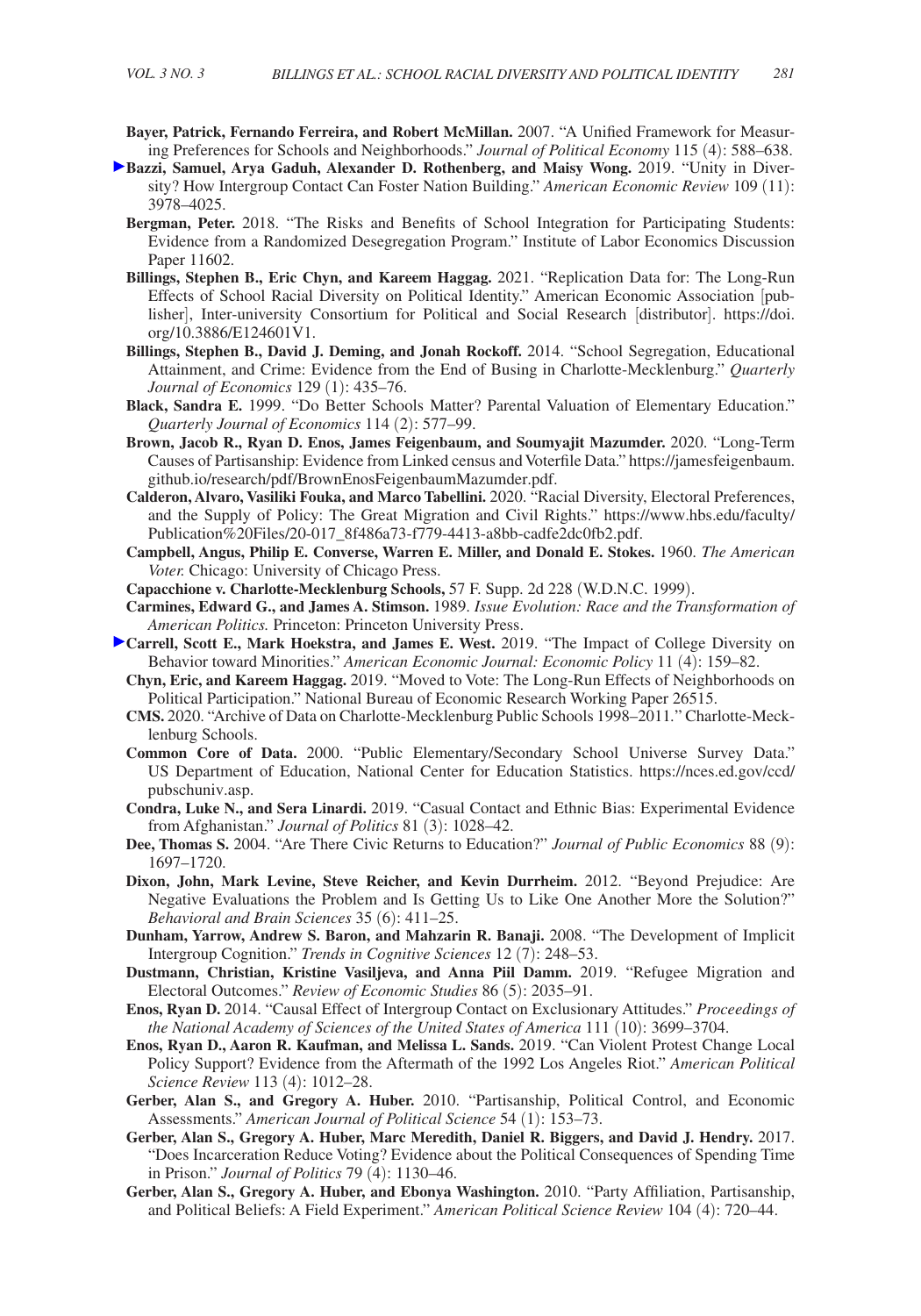- **Goldman, Seth K., and Daniel J. Hopkins.** 2020. "Past Place, Present Prejudice: The Impact of Adolescent Racial Context on White Racial Attitudes." *Journal of Politics* 82 (2): 529–42.
- **Gordon, Nora, and Sarah Reber.** 2018. "The Effects of School Desegregation on Mixed-Race Births." *Journal of Population Economics* 31 (2): 561–96.
- **Green, Donald P., Bradley Palmquist, and Eric Schickler.** 2002. *Partisan Hearts and Minds: Political Parties and the Social Identities of Voters.* New Haven: Yale University Press.
- **Greenstein, Fred.** 1965. *Children and Politics.* New Haven: Yale University Press.
- **Guryan, Jonathan.** 2004. "Desegregation and Black Dropout Rates." *American Economic Review* 94  $(4): 919 - 43.$ 
	- **Halla, Martin, Alexander F. Wagner, and Josef Zweimüller.** 2017. "Immigration and Voting for the Far Right." *Journal of the European Economic Association* 15 (6): 1341–85.
	- **Hangartner, Dominik, Elias Dinas, Moritz Marbach, Konstantinos Matakos, and Dimitrios Xefteris.**  2019. "Does Exposure to the Refugee Crisis Make Natives More Hostile?" *American Political Science Review* 113 (2): 442–55.
	- **Hayward, Lydia E., Linda R. Tropp, Matthew J. Hornsey, and Fiona Kate Barlow.** 2018. "How Negative Contact and Positive Contact with Whites Predict Collective Action among Racial and Ethnic Minorities." *British Journal of Social Psychology* 57 (1): 1–20.
	- **Healy, Andrew, and Neil Malhotra.** 2013. "Childhood Socialization and Political Attitudes: Evidence from a Natural Experiment." *Journal of Politics* 75 (4): 1023–37.
	- **Hess, Robert D., and Judith V. Torney.** 1967. *The Development of Political Attitudes in Children.* New York: Transaction Publishers.
	- **Holbein, John B.** 2017. "Childhood Skill Development and Adult Political Participation." *American Political Science Review* 111 (3): 572–83.
	- **Jennings, M. Kent, and Richard G. Niemi.** 1968. "The Transmission of Political Values from Parent to Child." *American Political Science Review* 62 (1): 169–84.
	- **Jennings, M. Kent, Laura Stoker, and Jake Bowers.** 2009. "Politics across Generations: Family Transmission Reexamined." *Journal of Politics* 71 (3): 782–99.
	- **Johnson, Rucker C.** 2011. "Long-Run Impacts of School Desegregation & School Quality on Adult Attainments." National Bureau of Economic Research Working Paper 16664.
	- **Key, Valdimer Orlando, Jr.** 1949. *Southern Politics in State and Nation.* New York: Alfred A. Knopf.
	- **Kousser, J. Morgan.** 2010. "The Immutability of Categories and the Reshaping of Southern Politics." *Annual Review of Political Science* 13 (1): 365–83.
- **Kuziemko, Ilyana, and Ebonya Washington.** 2018. "Why Did the Democrats Lose the South? Bringing New Data to an Old Debate." *American Economic Review* 108 (10): 2830–67.
	- **Lee, Woojin, and John E. Roemer.** 2006. "Racism and Redistribution in the United States: A Solution to the Problem of American Exceptionalism." *Journal of Public Economics* 90 (6): 1027–52.
	- **Lenz, Gabriel S.** 2012. *Follow the Leader? How Voters Respond to Politicians' Policies and Performance.* Chicago: University of Chicago Press.
	- **Lowe, Matt.** 2020. "Types of Contact: A Field Experiment on Collaborative and Adversarial Caste Integration." CESifo Working Paper 8089.
- **Lutz, Byron.** 2011. "The End of Court-Ordered Desegregation." *American Economic Journal: Economic Policy* 3 (2): 130–68.
	- **Mayda, Anna Maria, Giovanni Peri, and Walter Steingress.** 2018. "The Political Impact of Immigration: Evidence from the United States." National Bureau of Economic Research Working Paper 24510.
	- **McConnell, Christopher, Yotam Margalit, Neil Malhotra, and Matthew Levendusky.** 2017. "The Economic Consequences of Partisanship in a Polarized Era." *American Journal of Political Science*  $62$  (1):  $5-18$ .
	- **Meltzer, Allan H., and Scott F. Richard.** 1981. "A Rational Theory of the Size of Government." *Journal of Political Economy* 89 (5): 914–27.
	- **Mendelberg, Tali, Katherine T. McCabe, and Adam Thal.** 2017. "College Socialization and the Economic Views of Affluent Americans." *American Journal of Political Science* 61 (3): 606–23.
	- **Montgomery, Jacob M., Brendan Nyhan, and Michelle Torres.** 2018. "How Conditioning on Posttreatment Variables Can Ruin Your Experiment and What to Do about It." *American Journal of Political Science* 62 (3): 760–75.
	- **Mousa, Salma.** 2020. "Building Social Cohesion between Christians and Muslims through Soccer in Post-ISIS Iraq." *Science* 369 (6505): 866–70.
	- **NCSBE.** 2020. "North Carolina State Board of Elections (NCSBE) Website: Results and Data."
	- **Nie, Norman H., Jane Junn, and Kenneth Stehlik-Barry.** 1996. *Education and Democratic Citizenship in America.* Chicago: University of Chicago Press.